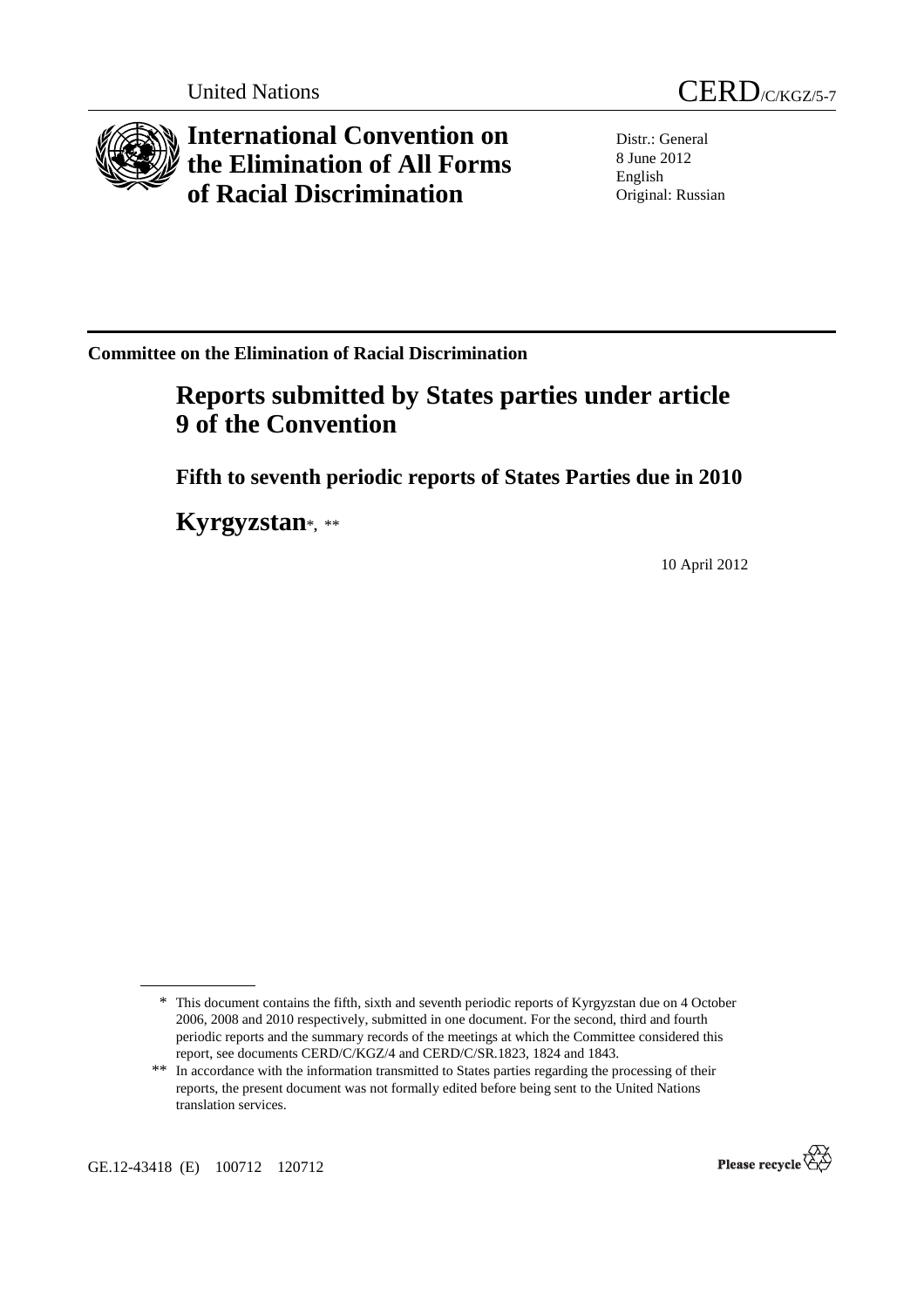## **Combined fifth, sixth and seventh periodic reports of Kyrgyzstan on the Implementation of the International Convention on the Elimination of All Forms of Racial Discrimination due in 2010**

### Contents

|     | Paragraph Page |              |
|-----|----------------|--------------|
|     |                | $1 - 31$ 3   |
| II. | $32 - 182$ 8   |              |
|     | 183–184        | $30^{\circ}$ |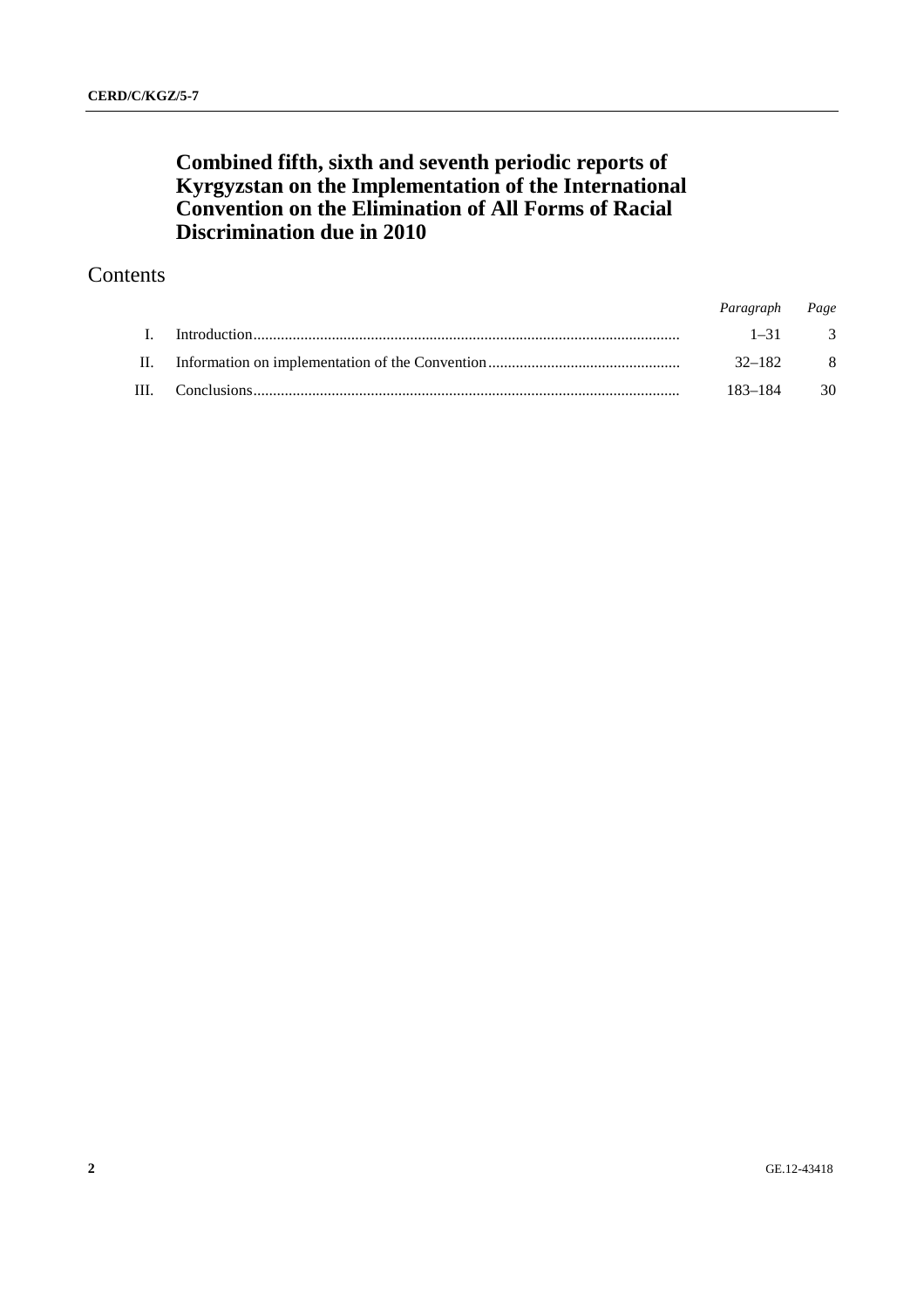### **I. Introduction**

1. The combined fifth, sixth and seventh periodic reports of Kyrgyzstan on the implementation of the International Convention on the Elimination of All Forms of Racial Discrimination due in 2010 (covering the period from September 2007 to the end of May 2011) are submitted to the Committee on the Elimination of Racial Discrimination in line with Kyrgyzstan's international commitments.

2. The previous report (CERD/C/KGZ/4), containing the country's combined second, third and fourth periodic reports, was approved by Government Decision No. 165 of 15 March 2006 and submitted to the Committee in due time.

3. Presidential Decree No. 204 of 5 July 1997 established the Human Rights Commission reporting to the President as an advisory and consultative body to assist the Head of State in carrying out his or her constitutional mandate as guarantor of human and civil rights and freedoms. In discharging its mandate, the Commission:

- Takes part in the preparation and submission of Kyrgyzstan's reports on human and civil rights to the United Nations, the Organization for Economic Cooperation and Development and other international organizations working in the area
- Monitors the activities of State agencies in ensuring and protecting human and civil rights and freedoms in Kyrgyzstan

4. During the period from 2007 to mid-2011, Kyrgyzstan underwent several traumatic events, including the April 2010 revolution, which overturned the second President's family-clan regime and led to fundamental changes in the country's social and political life, as well as a change from a presidential to a parliamentary system of government.

5. On 7 April 2010, the previous leadership of the country tried to disperse a demonstration using firearms, resulting in the deaths of around 90 people and various degrees of injury to over 1,000 people.

6. There were several inter-ethnic conflicts between 2007 and 2011 in Chu province and one very large-scale inter-ethnic conflict in June 2010 between Kyrgyz and Uzbek inhabitants of Osh and Jalal-Abad provinces.

7. Between 31 January and 6 February 2007, clashes took place between Dungan and Kyrgyz communities living in the village of Iskra, Chu district, Chu province. They were set off by a fight in a computer games hall between Kyrgyz and Dungan youths. During the fight, rather than calling on the law enforcement agencies, criminal help was recruited from some Dungan individuals who, attempting to disperse the crowd, fired shots in the direction of the Kyrgyz group, wounding one of the riders' horses. This had the opposite effect, and the Kyrgyz group, outraged by the criminal group of Dungan individuals using firearms, began to take action against all the village's Dungan population. Six persons were wounded as a result. A total of 32 persons were arrested or investigated. Seventy Dungan families left the village, but later returned. Several haystacks and one barn were burned. Thirty houses suffered in the rioting, with windows broken, 11 were particularly badly damaged, with broken windows, furniture and doors, and plaster damaged by blows from crowbars. No houses were burned.

8. There were further clashes in the village of Petrovka on 26 April 2009, between ethnic Kyrgyz and Russians on the one side and ethnic Kurds on the other. They were sparked by a paedophile assault by a Kurdish man on a small Russian girl and the subsequent death of the girl's grandmother from the shock, as well as the refusal of the district internal affairs agencies to bring criminal charges in the case. The local population,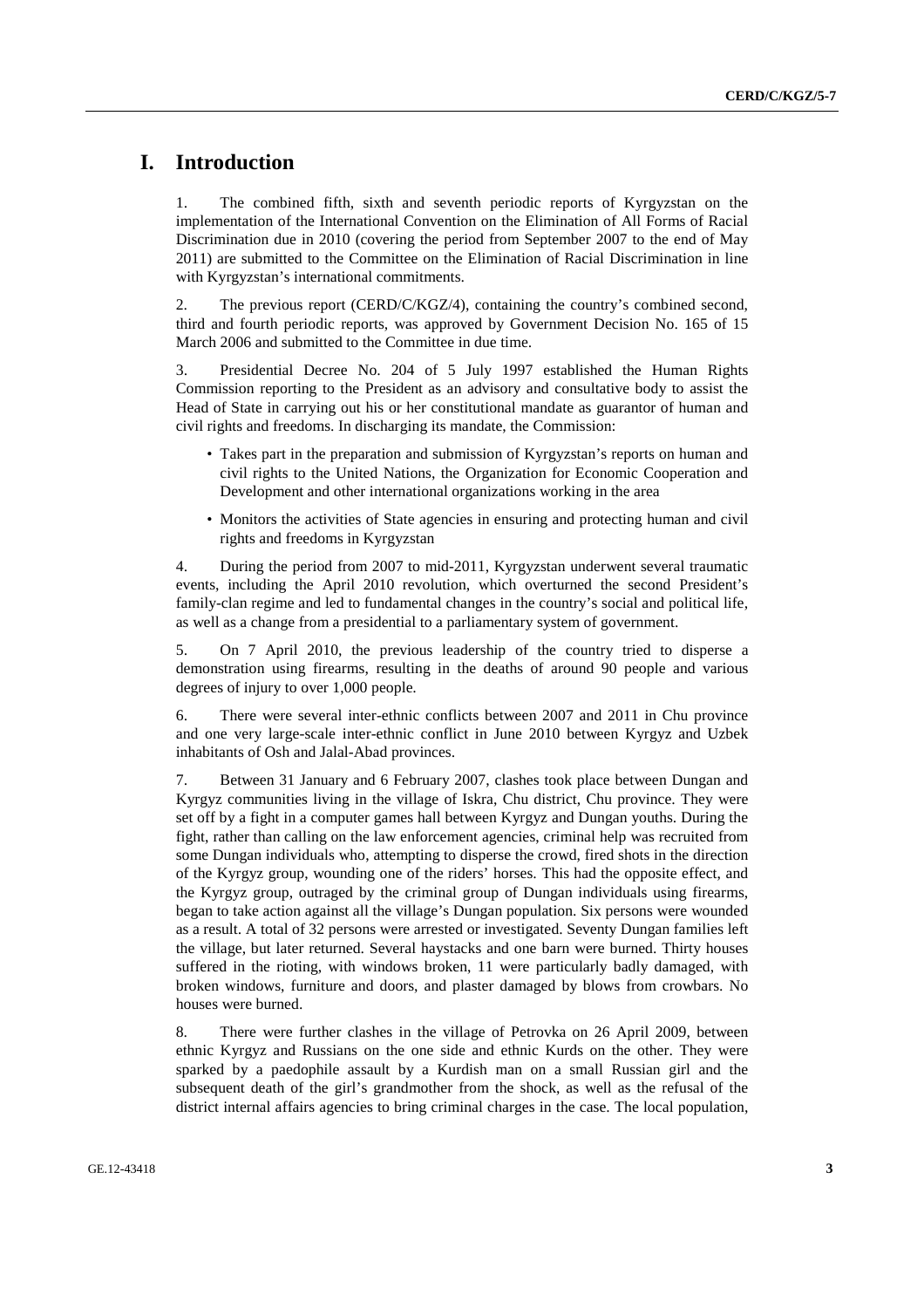both Kyrgyz and Russian, outraged by the assault, took it on themselves to restore justice and began to take revenge on the village's entire Kurdish population. The clashes led to about 80 casualties. Fifteen houses were damaged in the rioting. Windows were broken and doors, fences and outbuildings were damaged. Some Kurdish families fled their houses during the rioting. The damaged houses were looted. The rapist was later convicted, and the head of the district internal affairs agencies was relieved of his duties.

9. On 19 April 2010, there were mass disturbances in the village of Maevka, near to Bishkek, caused by supporters of the ousted President on the pretence of taking over pastureland near the capital belonging to Meskhetian Turks. As a result of the disturbances, 4 persons died, more than 40 were wounded and 11 houses were burned, 4 of them completely. A total of 857 hectares of pastureland belonging to inhabitants of Maevka was seized and allotted by the rioters for individual house construction. Action by the law enforcement agencies and volunteer militias led to the land being given back to its owners and the instigators of the riots being arrested. Court cases were brought against five individuals, who were found guilty. One of them, Isabai Ashirov, was sentenced to 7 years' deprivation of liberty.

10. The tragic events in southern Kyrgyzstan from 10 to 14 June 2010, triggered by supporters of K.S. Bakiev's family-clan regime, caused outbreaks of violence, many victims, large-scale arson and disorder. They were set off by a fight between Kyrgyz and Uzbek youths in a games room near the Alai hotel at around 11 p.m. on 10 June 2010. Unknown persons took advantage of the situation to incite Uzbeks to attack Kyrgyz people, continuing into the morning of 11 June. The clashes between the Kyrgyz and the Uzbeks varied in intensity but, after support arrived in the form of a large group of Kyrgyz origin from the rural areas, rioting began in the Uzbek areas of Osh.

11. On 11 August 2011, an interdepartmental meeting attended by the heads of the Office of the Procurator-General, the State National Security Committee, the Ministry of Internal Affairs and the State Service for the Execution of Punishments considered the results of the interdepartmental plan of action for the detection, investigation and consideration of cases linked to the tragic events in the south, and prevention of such events in the future. Following the meeting, the Office of the Procurator-General issued an instruction for working groups to be set up with representatives from the Office of the Procurator-General, the Ministry of Internal Affairs and the Ministry of Health to produce more precise information on those who had died during the mass unrest in Osh and Osh and Jalal-Abad provinces in June 2010. The working groups found minor discrepancies, subsequently dealt with, in the number of victims and the bodies identified or not. As of 15 September 2011, 436 bodies had been found in connection with the criminal cases related to the June 2010 mass unrest in the south of the country; 415 had been identified and 21 remained unidentified (10 in Osh, 10 in Osh province and 1 in Jalal-Abad province). A total of 268 cases were brought against 467 persons; 227 of them, involving 412 individuals (122 Kyrgyz, 279 Uzbeks and 11 of other ethnic origin) were considered. These resulted in the convictions of 387 individuals (103 Kyrgyz, 273 Uzbek and 11 of other ethnic origin).

12. During the June events, 3,671 items of property were destroyed or stolen. Of those, 257 were State property and 3,414 were private property. In all, 1,861 houses were destroyed. Criminal acts caused a total material loss of 3,757,661,429 soms. The losses in the cases brought to court represented 77,779,512 soms, for which compensation was awarded to a total of 7,267,490 soms, or 9.3 per cent:

- Individuals of Kyrgyz ethnic origin caused losses totalling 9,382,092 soms, of which 100,000 soms were compensated
- Individuals of Uzbek ethnic origin caused losses to a total of 61,507,740 soms, of which 7,167,490 soms were compensated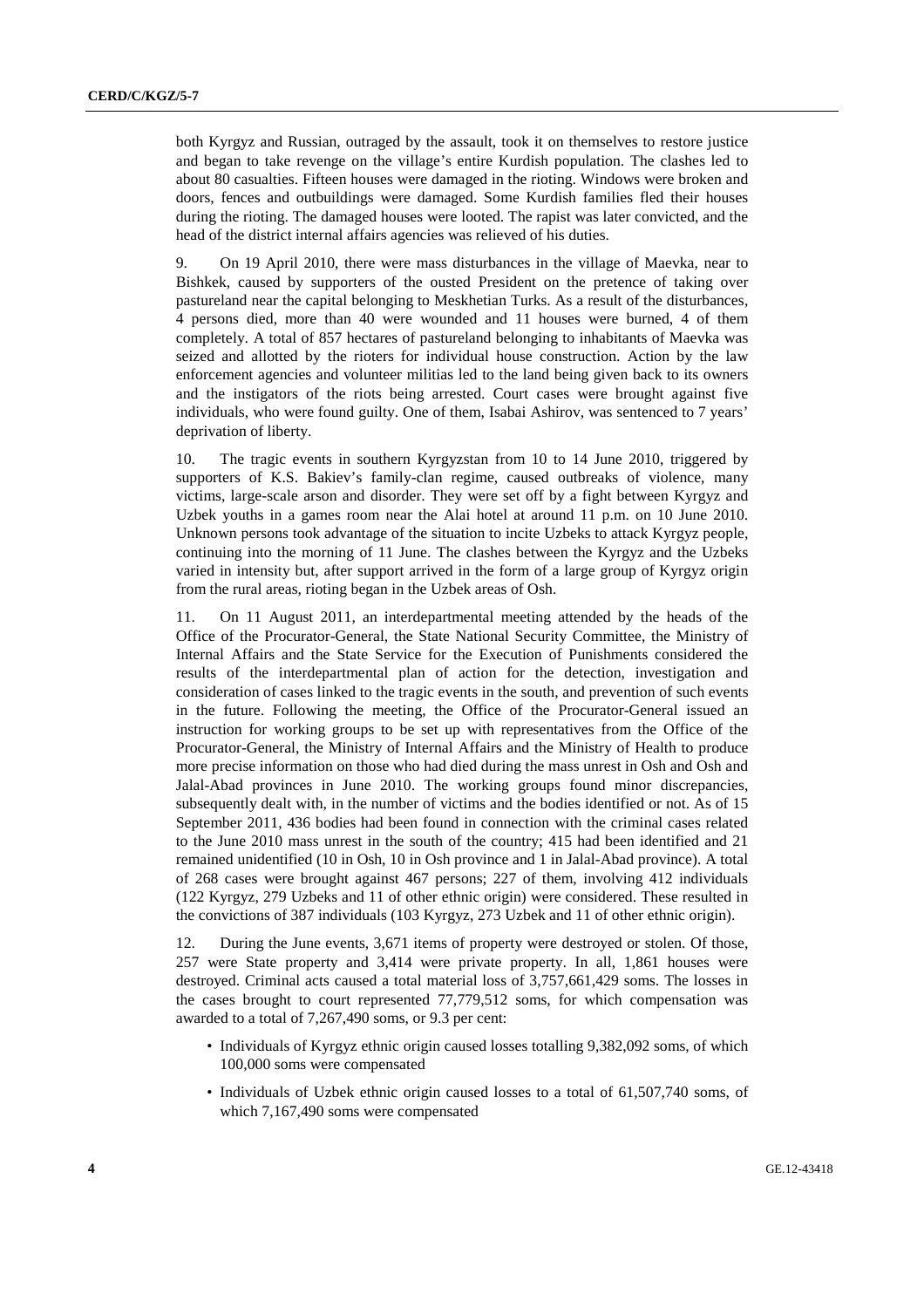13. In the days during and after the unrest in Osh, Osh province and Jalal-Abad province, around 100,000 refugees fled to Uzbekistan but later returned to Kyrgyzstan; tens of thousands of Kyrgyz fled to the hills and the north of the country. About 38,213 persons, mainly of Uzbek ethnic origin, went to other countries, generally the Russian Federation. The south of the country lost 84,289 jobs as a result of the events.

14. Information from the Military Procurator's Office indicates that there were 25 incidents of firearms, ammunition and military equipment being seized. Seven cases were reported of firearms being given to civilians. Investigations were undertaken in all these cases.

15. At an enlarged session of the board of the Office of the Procurator-General on 12 February 2011 in Bishkek, in the presence of President R.I. Otunbaeva, it was noted that, of the more than 5,000 criminal cases brought in relation to the June events in southern Kyrgyzstan, 190, or 3.6 per cent, had been taken to court:

- In Osh: of the 3,184 cases brought, 75 (2.3 per cent) had been taken to court
- In Osh province: of the 1,279 cases brought, 58 (4.5 per cent) had been taken to court
- In Jalal-Abad province: of the 810 cases brought, 36 (4.4 per cent) had been taken to court

16. A number of commissions were set up by international organizations and voluntary associations to analyse the tragic June 2010 events. They have been working in parallel: the independent commission of the Ombudsman; the International Crisis Group; the International Federation for Human Rights; the Osh Initiative; Amnesty International; Human Rights Watch; Open Society (Neil Melvin's report); the National Commission of Inquiry into the June 2010 Events in Southern Kyrgyzstan (led by A.E. Erkebaev); and the parliamentary commission.

17. Immediately after the June 2010 events, international opinion and the public began to call for the establishment of an independent international commission to investigate the events, and by the end of October 2010, the decision was taken to set up the Independent International Commission of Inquiry into the Events in Southern Kyrgyzstan in June 2010. The Commission's report, with comments by the Government of Kyrgyzstan, was presented on 3 May 2011, to a stormy reaction from the public, who accused the Commission of taking a one-sided approach in its analysis of the events in southern Kyrgyzstan. In many cases, members of the Commission did certainly describe the events giving details of the violence committed by one ethnic group, but noting only in passing or not at all the violence by the other group. Thus, the report briefly mentions local assembly deputy Shakirov Askar, who, on 11 June, tried to appeal to the different sides to make peace, and was killed by gunfire from the Uzbek side. While they described how Kyrgyz men abused Uzbek women, the members of the Commission did not, for example, mention the savage killing of Mr. Sultanov, head of the Kara-Say District Internal Affairs Office, nor that of a driver, petty officer Shamurzaev of the militia, who was beheaded alive when bringing food for the hostages in the boot of his car. This is also true of the events in the area around the Sanpa cotton processing plant, where more than 10 Kyrgyz persons, including women and children, were killed. Such an approach to shedding light on the events does not help to bring peace and stability.

18. Scientists from the Kyrgyz National Academy of Sciences carried out a content analysis of the Commission's report, using the following procedure: they identified semantic units that negatively, neutrally or positively described the actions of one or other side in the conflict, in this case the Kyrgyz side. In total, there were 457 units in the text. The results of the content analysis shows that 236 (51.6 per cent) of the units contained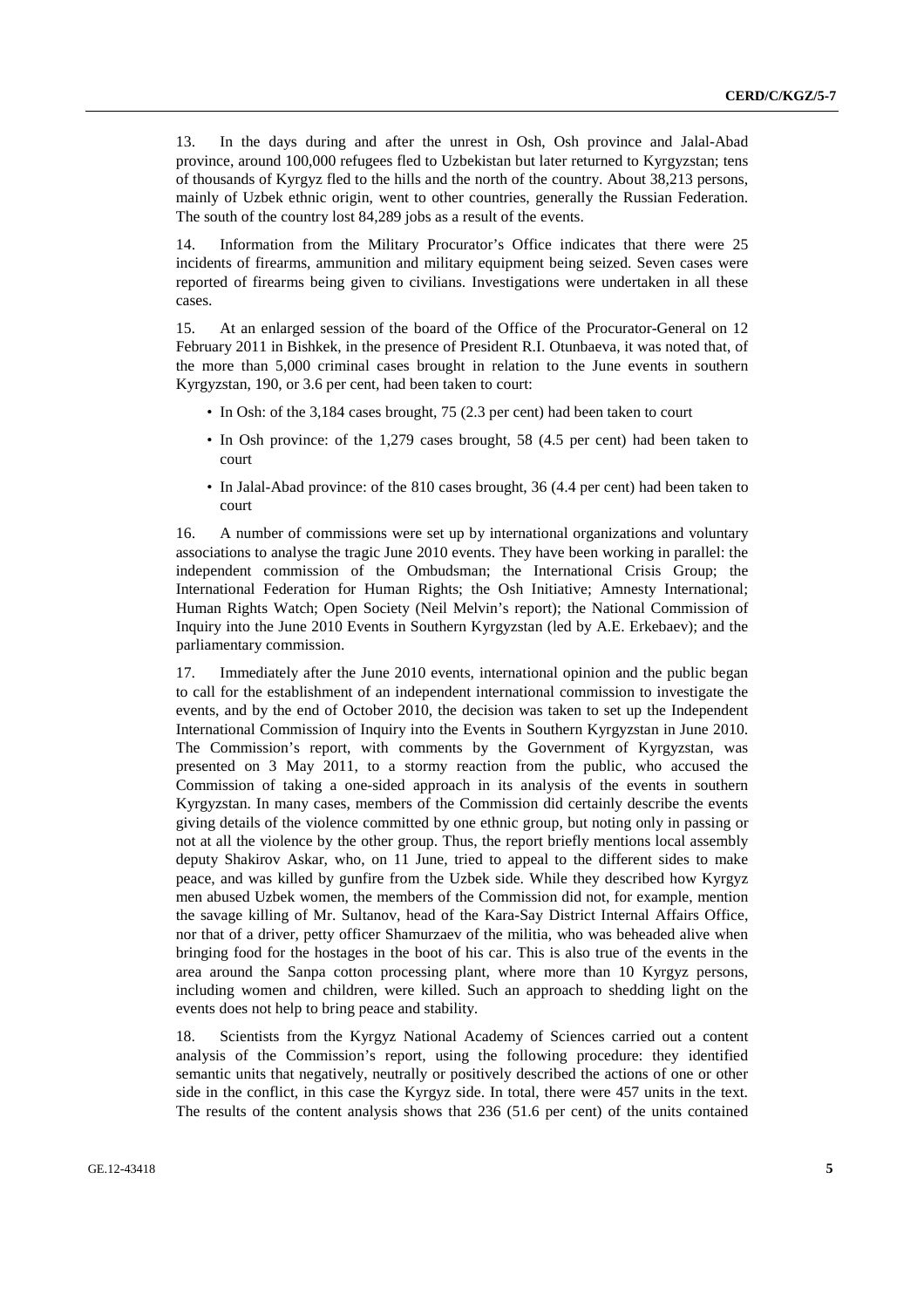negative (-) characteristics, 154 (33.7 per cent) were neutral (0), and only 67 (14.7 per cent) contained positive (+) characteristics.

19. The Government, which accepted the Commission's report in general, noted in its comments that:

- It supports the policy of transparency and had itself initiated the investigation, unprecedented in the post-Soviet area, through the setting up of the International Investigation Commission
- It fully supported the Commission's work and had guaranteed its security and its access to information sources
- On 16 June 2010, it openly and honestly acknowledged its own responsibility for what had happened
- Not having received the expected help, it had managed by itself to end the violence and contain the fighting within four days
- It had prevented a humanitarian catastrophe and provided housing for all the victims until the winter
- It was prepared to implement the Commission's recommendations

20. However, in its comments on the report, the Government did express its disagreement with some of the Commission's conclusions and assessments and felt it necessary to give a different point of view:

- Specifically, there was not sufficient basis for the conclusion drawn that actions that occurred during the June events in southern Kyrgyzstan could be classified as crimes against humanity
- The tragic events of 10–14 June 2010 were triggered by an inter-ethnic conflict in which both sides were armed, committed violence against each other and caused victims
- The Commission did not thoroughly analyse the circumstances of and reasons behind the conflict that were its root causes, specifically the fact that the June 2010 events were a direct consequence of the events of 7 April (87 dead, over 1,000 wounded)
- There were several attempts by the K. Bakiev family-clan regime to win back power and more than 120 mass protests took place in April and May in Bishkek alone
- Attempts were made to spark conflict in the north of the country, in the village of Maevka and the town of Tokmok in Chu province
- Revanchists exploited the antagonisms between north and south and the historic memory of the Osh conflict in 1990
- The consequences of K. Bakiev's henchmen coming to power, including in the security forces, meant that they served and defended the interests of the family-clan regime
- The effect of the redistribution of drug trafficking and criminal groups had to be taken into account
- Furthermore, it is doubtful whether the Commission applied its investigation methodology uniformly in respect of the two sides of the conflict
- The timeline of the conflict is not explained evenly and omits a series of important episodes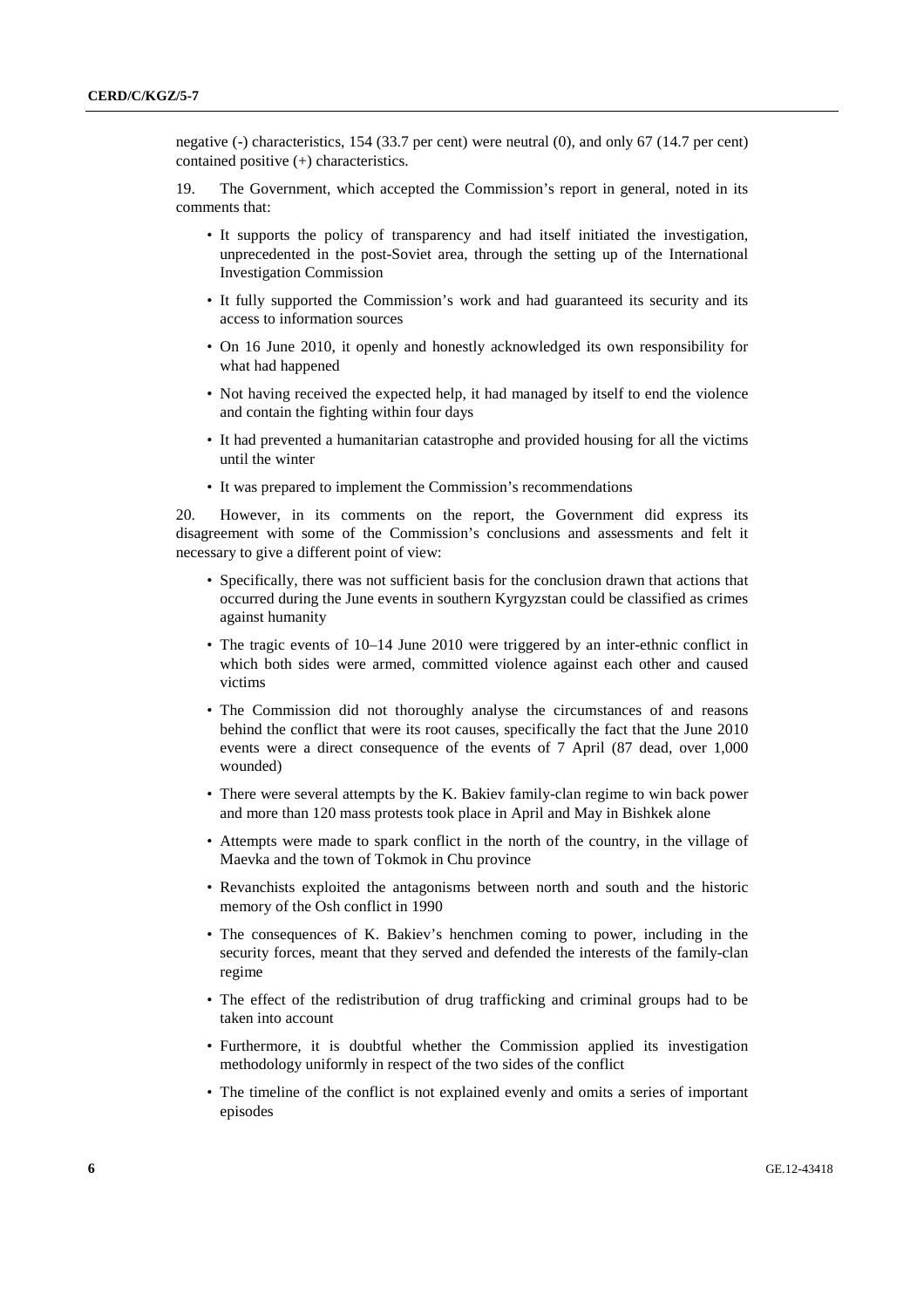• There is no mention of the fact that the authorities organized humanitarian corridors for refugees, the evacuation from Osh of more than 3,000 foreign nationals and the release of more than 1,000 hostages, nor of the actions of the State and civil society in preventing a humanitarian catastrophe

21. The Zhogorku Kenesh, the legislature of Kyrgyzstan, set up an interim parliamentary commission of inquiry into the events in the south of the country, which produced three versions of its results: a report signed by the majority of members of the interim commission under the leadership of deputy T. Mamytov; a report of the commission signed by deputy I. Isakov; and a report submitted by deputy Z. Dzholdosheva.

22. The discussion of the three versions of the commission's report, which was broadcast live on television, provoked a strong reaction in Parliament and from the public, bearing witness to the authorities' intention to encourage open debate on difficult issues in inter-ethnic relations.

23. The Office of the Procurator-General, reporting on its work over the first six months of 2011, noted the low detection rates for crimes related to the June 2010 events in the south of the country. The law enforcement agencies have opened 5,627 criminal cases related to the unrest in Osh and Jalal-Abad provinces, but only 6.2 per cent of those have been cleared up. A large proportion have not been solved for objective reasons – the persons who committed the crimes have not been identified because it was outsiders, rather than local residents, who were involved in the riots, and most of those suspected of having committed offences are not in the country.

24. The Head of State has noted cases of human rights violations during both investigations and court proceedings. Speaking at a meeting with a group from the southern provinces in Osh on 1 February 2011, President R.I. Otunbaeva called on the senior management of the internal affairs agencies to put a stop to illegal acts during arrests, raids and property redistribution.

25. The open and wide-ranging discussion of the tragic events of June 2010 and the political will of the country's leadership have led to determined efforts to gain an understanding of the inter-ethnic situation, and to the State and society adopting a series of measures to ensure respect for human rights, further develop democracy and work towards the reforms needed in the country's law enforcement agencies.

26. In August 2010, a department for ethnic and religious policy and cooperation with civil society was set up in the Office of the President, and the provincial and district administrations in Osh, Jalal-Abad, Batken, Ysyk-Köl and Chu provinces and mayors of the large towns appointed staff to monitor the situation and implement policy to promote ethnic development.

27. The People's Assembly has begun extensive work to consolidate the multicultural and multilingual society, producing a balanced policy on inter-ethnic relations and, to that end, has drafted and is implementing a framework for ethnic policy and social consolidation in Kyrgyzstan and a plan of action to 2015, which were adopted at the VIIth Extraordinary Congress (Kurultai) of the People of Kyrgyzstan in June 2011.

28. The framework is based on constitutional norms and principles, national legislation and international commitments. Under the Plan of Action to 2015, implementation of the framework for ethnic policy and social consolidation requires review of and amendments to 22 items of legislation in force in the country.

29. In the Zhogorku Kenesh, one of the fractions proposed developing a draft framework for State policy on inter-ethnic relations (currently being drafted).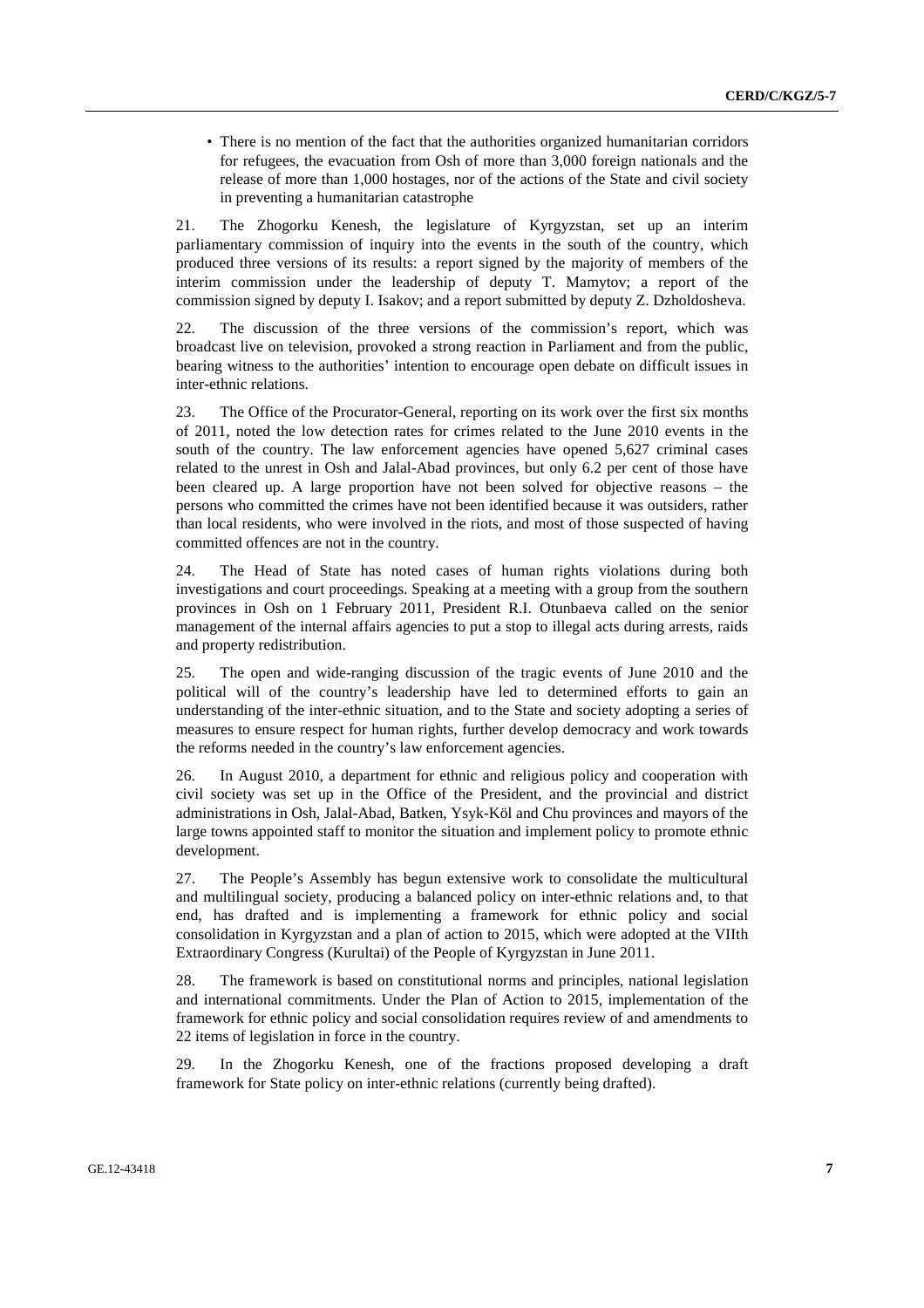30. Because of its historic conditions and demographic development, Kyrgyzstan is a multi-ethnic State with representatives of over 90 different ethnic groups. Detailed information on the country's ethnic composition, as of the date of the national census, may be found in the core document on the International Covenant on Civil and Political Rights.

31. According to information from the National Statistics Committee, at the beginning of 2011, Kyrgyzstan had a population of 5,477,620, of whom 71.7 per cent were of Kyrgyz ethnic origin, 14.3 per cent of Uzbek ethnic origin, 7.2 per cent of Russian ethnic origin, 1.1 per cent of Dungan ethnic origin, 0.9 per cent of Uighur ethnic origin, and 3.9 per cent of other ethnic origin.

#### **II. Information on implementation of the Convention**

32. Kyrgyzstan acceded to the International Convention on the Elimination of All Forms of Racial Discrimination, which came into force on 4 January 1969, by Act No. 48 of 26 July 1996. Kyrgyzstan is working continuously to bring domestic legislation into line with the Convention.

33. Under article 6 of the Constitution, the international conventions and agreements to which Kyrgyzstan is a party and which have entered into force in conformity with law, and the generally recognized principles and norms of international law form part of Kyrgyzstan's legal system. Thereby, the norms of international human rights agreements have direct effect and take precedence over other international agreements.

34. Article 16 of the Constitution states that: 1. Human rights and freedoms are inalienable and the right of every person from birth. Human rights and freedoms are the most valuable asset. They are applicable directly, and inform the meaning and content of the actions of the legislature, the executive and the local authorities. 2. Kyrgyzstan respects and guarantees the human rights and freedoms of all persons within its territory and jurisdiction. No one may be subjected to discrimination on the basis of sex, race, language, disability, ethnic background, religion, age, political or other beliefs, education, origin, wealth or other status, or other circumstances.

35. Article 19 of the Constitution states that:

 1. In Kyrgyzstan, foreign nationals and stateless persons enjoy equal rights and have equal responsibilities with citizens, except where provided for otherwise in legislation or in international agreements to which Kyrgyzstan is a party.

In accordance with its international commitments, Kyrgyzstan extends the right of asylum to foreign nationals and stateless persons persecuted on political grounds or on grounds of violations of human rights and freedoms.

36. Article 4 of the Constitution prohibits the following in Kyrgyzstan:

- The creation of political parties on religious or ethnic lines and the pursuit of political aims by religious groups
- The activities of political parties, voluntary or religious associations and their representatives or subsidiaries in pursuit of political objectives, if their actions are aimed at the violent overthrow of the constitutional order, undermining national security or inciting social, racial, national, ethnic or religious enmity

37. Under article 31 of the Constitution, advocacy of ethnic, racial or religious hatred, of gender or any other social supremacy, and calls for discrimination, hatred and violence are prohibited.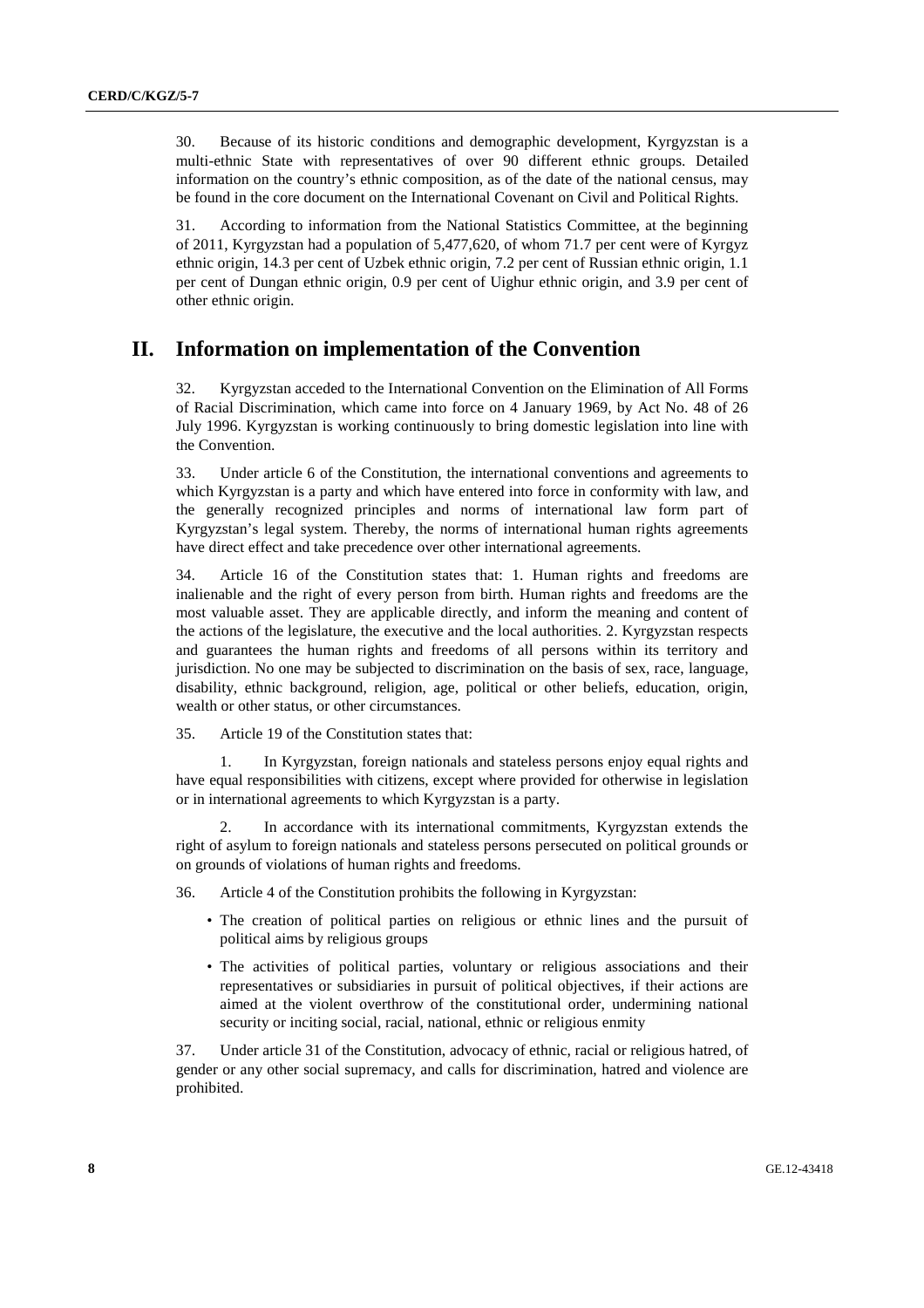38. In general, the Constitution, adopted by referendum on 27 June 2010, meets the requirements set by the Convention.

39. Actions intended to incite ethnic discrimination are, under national legislation, a criminally punishable socially dangerous act as defined in articles 97, 299 and 299-1 of the Criminal Code. Under Kyrgyzstan's criminal legislation, offences in this category are considered to be especially serious offences.

40. Thus, article 97 of the Criminal Code establishes criminal liability for the intentional taking of another person's life, committed against a background of inter-ethnic, racial or religious animosity or hatred. Such an offence is punishable by deprivation of liberty for a period of between 12 and 20 years, with or without confiscation of property, or life imprisonment with or without confiscation of property.

41. Article 299 makes incitement to ethnic, racial or religious hatred a punishable offence. Meanwhile, Act No. 91 of 25 June 2007 and Act No. 60 of 20 February 2009 broaden that liability. Thus, while the previous wording in the acts of 1998 and 1999 provided punishment in the form of fines of between 100 and 150 times the minimum monthly wage, or of 3 to 5 years' deprivation of liberty, the more recent wording in the acts from 2007 and 2009 has fines of between 3,000 and 7,000 notional units, or deprivation of liberty for between 7 and 10 years, with forfeiture of the right to hold certain posts or to engage in certain activities.

42. Article 299 establishes liability for incitement to ethnic, racial, religious or interregional hatred:

- Actions aimed at inciting ethnic, racial, religious or interregional hatred, offending ethnic pride, or promoting exclusivity, superiority or inferiority of citizens on the basis of their religion, or their ethnic or racial background; if such acts are committed in public or through the media, they are punishable by a fine of between 500 and 1,000 notional units or deprivation of liberty for between 3 and 5 years
- The same acts committed: with the threat or use of physical force; with abuse of an official position; by a group of persons or a criminal conspiracy (criminal organization); by a person with a previous conviction for extremist offences (extremist activities); are liable to a fine of between 1,000 and 5,000 notional units or deprivation of liberty for between 5 and 7 years with forfeiture of the right to hold certain posts or to engage in certain activities

43. Furthermore, Act No. 60 of 20 February 2009 amending the Criminal Code added the following to article 299-1 of chapter 29 in the Criminal Code:

- The establishment and leadership of voluntary associations, religious organizations or any other organizations whose activities are linked to inciting ethnic, racial, religious or interregional hatred, denigrating national pride or promoting exclusivity, superiority or inferiority of citizens on the grounds of their religion, are punishable by a fine of between 1,000 and 5,000 notional units or deprivation of liberty for between 5 and 7 years, with forfeiture of the right to hold certain posts or to engage in certain activities for up to 3 years
- The organization of the activities of voluntary associations, religious organizations or other organizations in respect of which there has been a court decision to dissolve them or to ban their activities for reasons of extremist activities, and the involvement of citizens in their activities are punishable by a fine of between 2,000 and 6,000 notional units or deprivation of liberty for between 6 and 8 years, with forfeiture of the right to hold certain posts or to engage in certain activities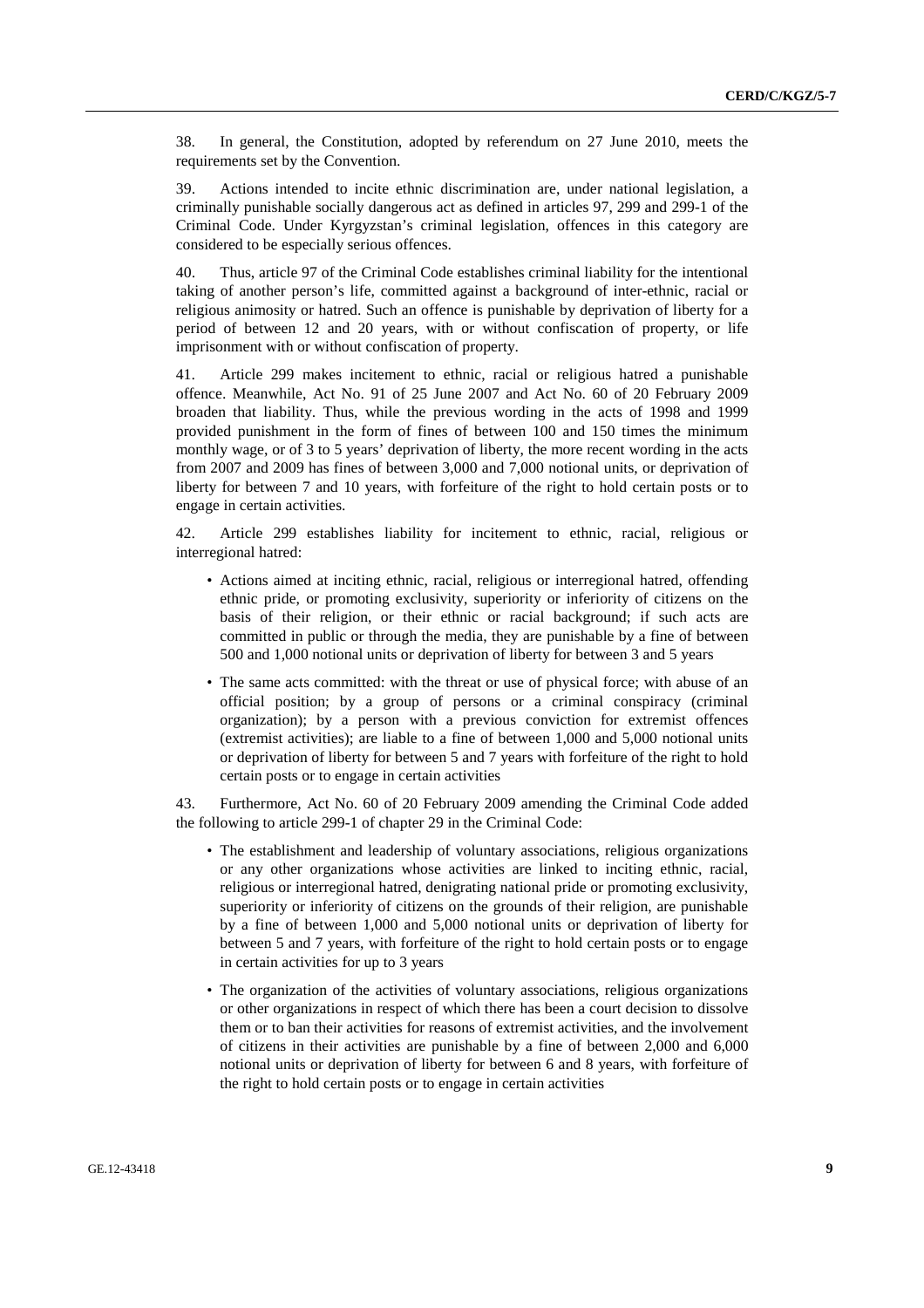- Involvement in the activities of voluntary associations, religious organizations or other organizations whose dissolution has been ordered or activities have been proscribed by a court on the grounds that they are carrying on extremist activities is punishable by a fine of between 1,000 and 3,000 notional units or deprivation of liberty for between 3 and 5 years, with forfeiture of the right to hold certain posts or to engage in certain activities
- Acts provided for in paragraphs 1, 2 and 3 of the Act, committed with abuse of an official position or by a person with a previous conviction for extremist offences (extremist activities) are liable to a fine of between 3,000 and 7,000 notional units or deprivation of liberty for between 7 and 10 years with forfeiture of the right to hold certain posts or to exercise certain activities

44. Article 134 of the Criminal Code establishes liability for violating the equal rights of citizens on the basis of sex, race, ethnic background, language, origin, wealth or official position, and other discriminatory acts, which are punishable by a fine or 2 years' deprivation of liberty.

45. In line with international law, article 373 defines genocide as "acts intended to destroy in whole or in part a national, ethnic, racial or religious group by means of killing members of the group, causing serious harm to members of the group and other wrongdoing on grounds of animosity".

46. An instruction was issued by the Office of the Procurator-General on 19 May 2011, aimed at increasing procuratorial oversight of the implementation of paragraphs 16 and 31 of the Constitution, which prohibit discrimination on grounds of race, ethnic origin or faith, and the promotion of ethnic, racial or religious hatred and enmity. The local procurator must systematically check for respect for the rule of law, to ensure that the authorities and local government bodies and officials follow the law in terms of preventing national, ethnic, racial and religious discrimination and hatred. Constant and effective oversight of the implementation of this legislation to prevent national, ethnic, racial and religious discrimination and hatred in the activities of the law enforcement and other Government agencies, including in terms of the timeliness, thoroughness, legality and validity of the measures taken, is given particular attention. Every time that media coverage or applications to the procuratorial bodies concern cases of incitement to ethnic, racial or religious discrimination or enmity, the information must be passed promptly to the State National Security Committee for examination and a decision to be taken in accordance with the law. The prevention of ethnic, racial or religious discrimination or enmity requires cooperation with voluntary associations, religious organizations and other non-profit organizations. The procuratorial bodies should work closely with other law enforcement agencies to coordinate the system for the collection, collation and processing of information on cases of incitement to ethnic, racial or religious discrimination or enmity, while more acute and problematic issues should be examined at interdepartmental meetings of the heads of the law enforcement agencies.

47. In its work to ensure national security, including during antiterrorist measures, the State National Security Committee ensures that its activities respect human and civil rights and freedoms, as laid down in the Constitution and international human rights standards.

48. When conducting actions to combat terrorism and extremism, it does not categorize individuals on the basis of sex, race, language or ethnic origin, as its only aim is to ensure the security of individuals, society and the State, and to maintain peace and harmony among the multi-ethnic people of Kyrgyzstan. Particular attention is paid in police investigative work to identifying and detaining persons whose actions are aimed at discrimination on the basis of sex, race or ethnic origin.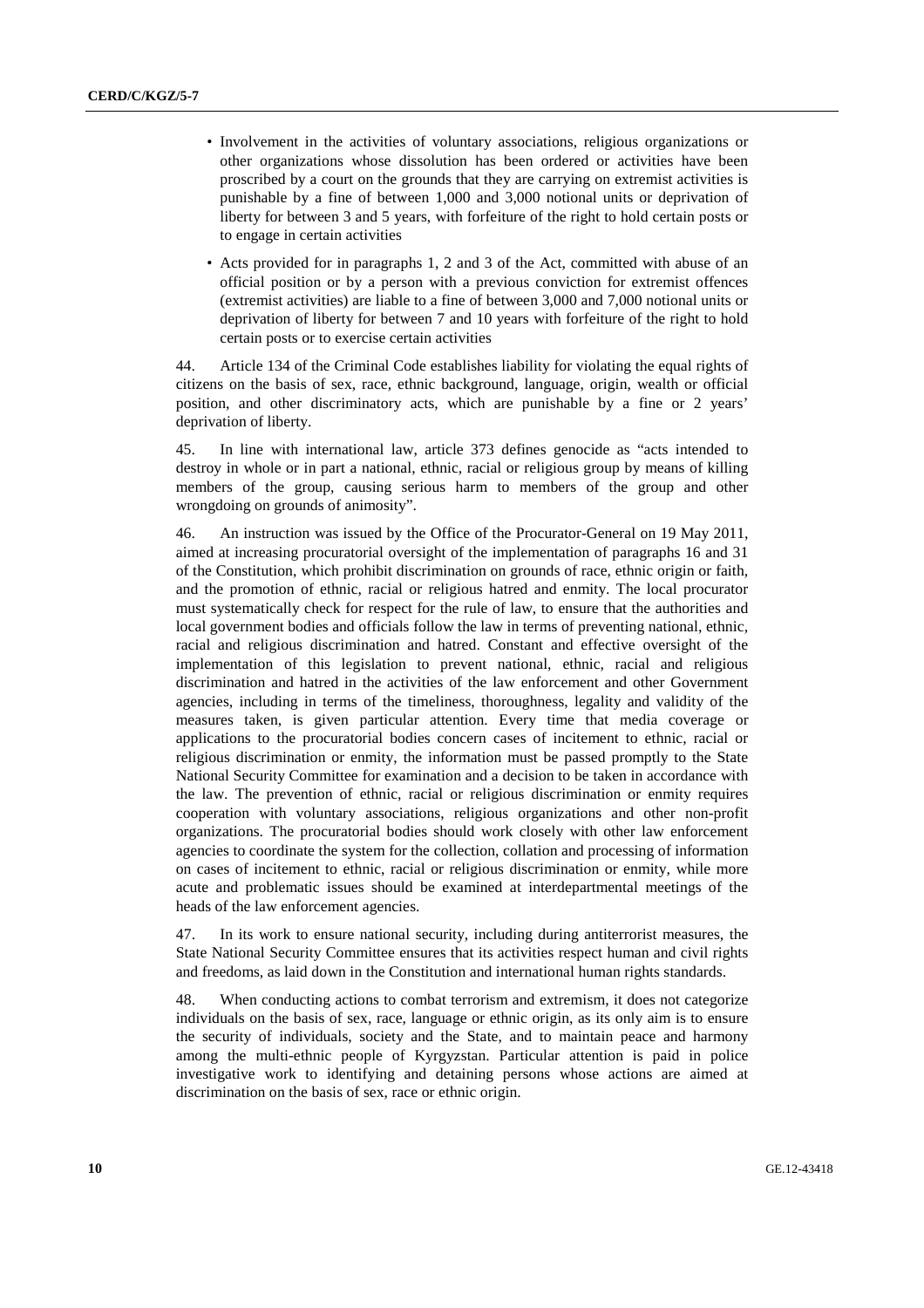49. Classes and other measures preventing violations of the law, and particularly of human and civil rights, are held for the staff of the State National Security Committee, to teach them not to tolerate negative phenomena such as discrimination on grounds of racial or ethnic origin.

50. The Ministry of Internal Affairs notes that, in their criminal procedural activities, the investigative sections of the internal affairs agencies adhere strictly to the provisions of the Constitution and legislation adopted on its basis, including the Criminal Code and Code of Criminal Procedure, which govern criminal procedural issues. All procedural acts and investigators' decisions, without exception, are included in the case file and, where a violation of legislation is found to have occurred in the legal proceedings, citizens have the right to appeal to the supervising procurator or the court against practically any of the investigating officer's actions or decisions.

51. To ensure effective monitoring of the activities of the State and local authorities, Presidential Decree No. 212 of 29 September 2010 on improving collaboration between the State authorities and civil society set up public supervisory councils within Government agencies.

52. These councils are consultative supervisory bodies established to ensure citizen involvement in public monitoring of the activities of the relevant executive authorities, and effective cooperation between the authorities and the public, as well as to convey public opinion during the drafting and implementation of State policy.

53. Voluntary associations have a growing influence on the country's social and political life and this led in 1994 to the establishment, for the first time in any of the countries of the Commonwealth of Independent States, of the People's Assembly of Kyrgyzstan, which brings together the ethnic and cultural centres of different ethnic groups. When it was set up, the Assembly was composed of 11 ethnic cultural centres. It now has 29 member organizations and 2 regional divisions in Osh and Jalal-Abad provinces. To improve collaboration between Government bodies and civil society, provincial advisory committees have been set up in Osh, Jalal-Abad, Chu and Ysyk-Köl provinces. An ethnic development council has been set up in Tokmok. The Assembly has consultative and advisory status with the Office of the President.

54. In 2011, Bishkek hosted the VIIth Extraordinary Congress of the People's Assembly of Kyrgyzstan, which adopted a framework for ethnic policy and social consolidation in the country and a plan of action to 2015; new wording of its Charter was approved by the audit commission, and the Council's composition of 65 was established, including the heads of some ministries and departments, and representatives of the voluntary associations that were members of the Assembly.

55. The new wording of its Charter states that the Assembly is a legal entity with responsibility for promoting social consolidation on the basis of a common civic identity and the joint responsibility of all citizens for preserving the country's unity and cultural diversity, with the aim of gradual democratic development and the fostering of stronger inter-ethnic harmony, civil peace, and the integration and unity of the people of Kyrgyzstan.

56. The Assembly was set up to:

- Consolidate society on the basis of a common civic identity and the joint responsibility of all citizens for preserving the country's unity and cultural diversity
- Realize the interests of the ethnic communities living alongside the Kyrgyz people of Kyrgyzstan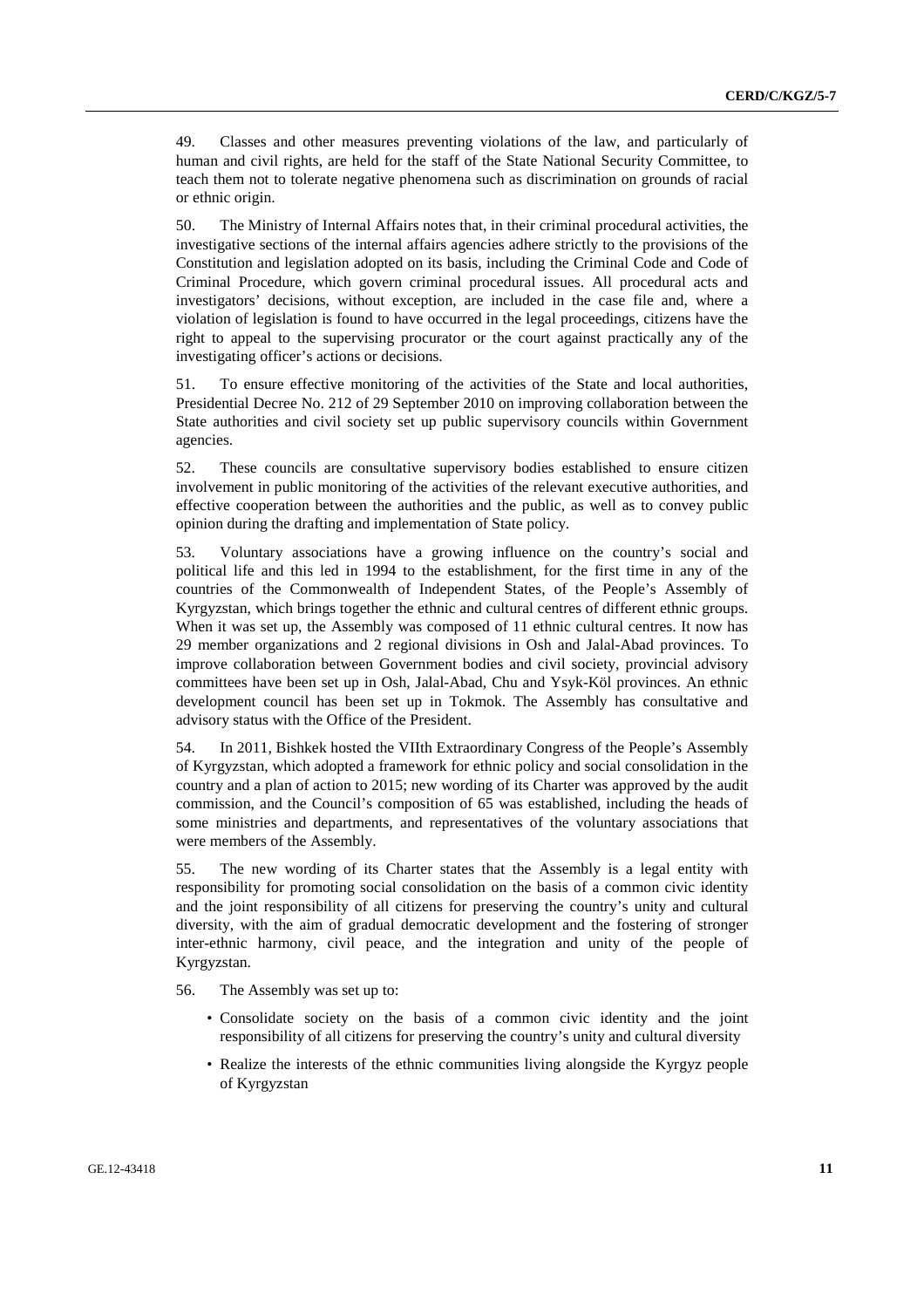- Ensure ethnic development to consolidate the population and strengthen collaboration between all sections of civil society
- Preserve and develop ethnic, linguistic and cultural identities and integrate ethnoculture in the formation of the spiritual and cultural commonality of the people of Kyrgyzstan
- Create and develop new forms of cooperation between the ethnic groups at all levels and affirm partnership in all areas of civil society
- Adopt measures to prevent situations of tension occurring and root out confrontation and extremism
- Facilitate the activities of ethnic voluntary associations concerning respect for the rights of ethnic groups and their involvement in all areas of State and public life in the country
- 57. The Assembly is authorized:
	- To draft and submit, for the consideration of the President, the Zhogorku Kenesh and the Government, proposals on the rights of ethnic communities, and on the preservation and development of the spiritual, moral and physical health of each ethnic group, its culture, language, religion, traditions and customs
	- To help resolve specific problems of the Kyrgyz ethnic group related to preserving its cultural heritage and developing the State language
	- To study and make proposals to local authorities on ways of solving ethnic and inter-ethnic problems
	- To help prepare and conduct public reviews of draft legislation governing legal relations in the area of inter-ethnic and interreligious relations
	- To draft recommendations on preventing and resolving conflict situations in society, including practical measures to resolve disagreements

58. The plan of action on ethnic policy and social consolidation in Kyrgyzstan to 2015 has been developed to implement the provisions of the framework for ethnic policy and social consolidation; it covers the necessary institutional, organizational, technical, financial and informational measures in five main areas: language policy and planning; culture and the media; multicultural and multilingual education; real citizen participation in the country's political, economic and social life; and a section responsible for inter-ethnic relations within local communities.

59. In addition to the People's Assembly, there are also many NGOs in the country that address the issue of inter-ethnic relations.

60. The Ombudsman (*Akykatchy*) has permanent responsibility for monitoring respect for human and civil rights and freedoms, as defined in the Constitution. This work is guided by the Constitution, national legislation, international treaties and agreements to which Kyrgyzstan is a party, and the universally recognized principles and norms of international law. The Ombudsman's activities are governed by the Ombudsman (*Akykatchy*) Act.

61. The Ombudsman's activities cover issues that arise in the realization of human and civil rights and freedoms between Kyrgyz citizens, foreign nationals or stateless persons in Kyrgyzstan and national or local authorities or officials.

62. Under article 3 of the Act, along with other human rights and freedoms, the Ombudsman also monitors the prevention of any form of discrimination in the realization of a person's rights and freedoms. Article 10 of the Act covers applications and complaints to the Ombudsman from Kyrgyz citizens, foreign nationals and stateless persons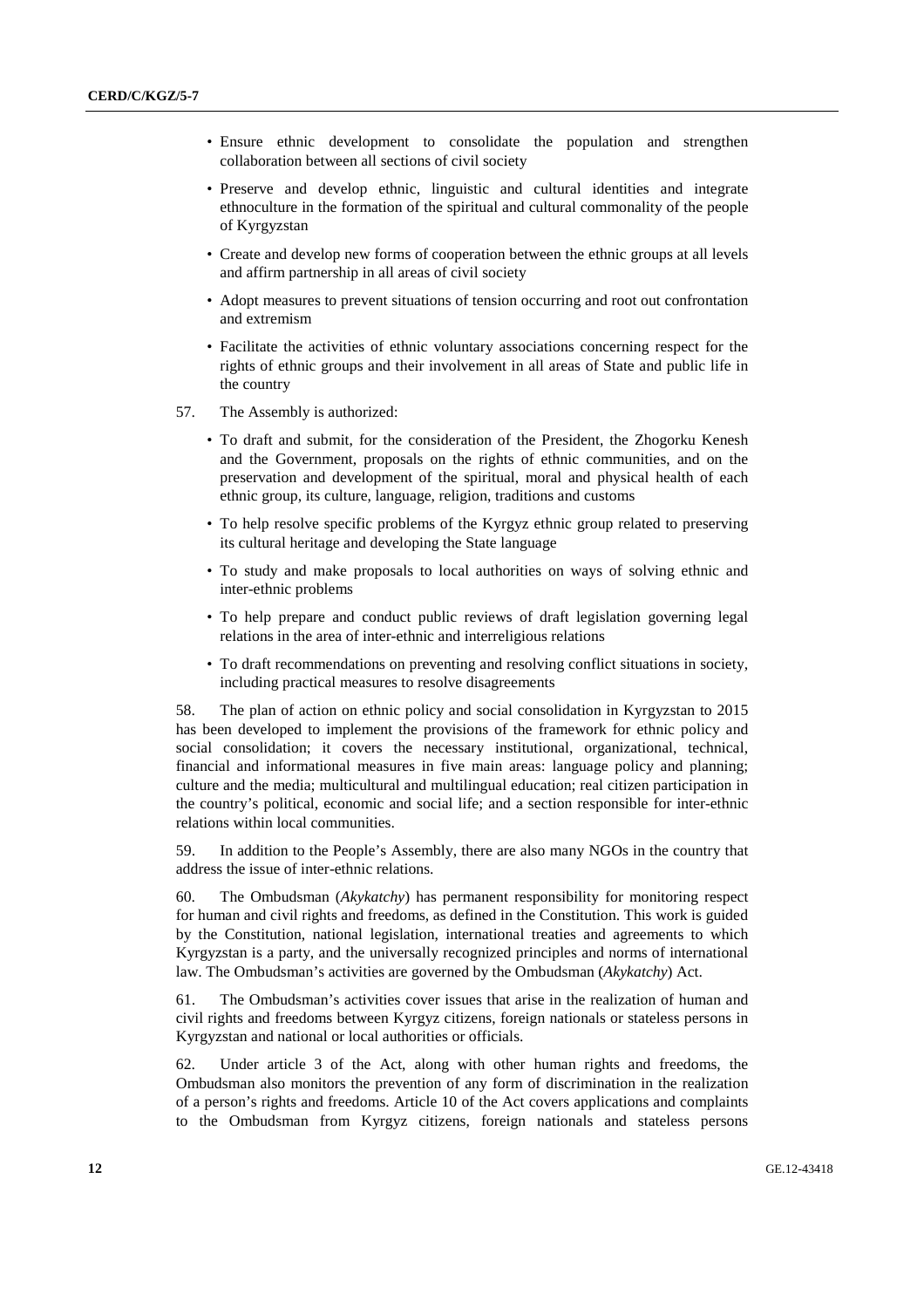concerning decisions of or acts or omissions by national or local authorities or officials that violate human and civil rights and freedoms.

63. The Act on Kyrgyzstan's accession to the International Convention on the Suppression and Punishment of the Crime of Apartheid was adopted on 26 July 1996. Pursuant to the Convention, acts of apartheid may be characterized as genocide.

64. Article 373 of the Criminal Code, on genocide, criminalizes acts intended to destroy in whole or in part a national, ethnic, racial or religious group by means of killing members of the group, causing serious harm to members of the group, forcibly preventing births or transferring children away from the group, organizing forced resettlement or otherwise changing its conditions of life with the aim of bringing about the physical destruction of members of the group. Under criminal legislation, such actions are categorized as especially serious offences and are punishable by deprivation of liberty for between 12 and 20 years, or life imprisonment.

65. The report of the Independent International Commission of Inquiry into the Events in Southern Kyrgyzstan recognized that, despite the many acts of violence, the June events could not be qualified as genocide.

66. Under article 16 of the Constitution, Kyrgyzstan respects and guarantees the human rights and freedoms of all persons within its territory and jurisdiction. No one may be subjected to discrimination on the basis of sex, race, language, disability, ethnic background, religion, age, political or other beliefs, education, origin, wealth or other status, or of other circumstances. In Kyrgyzstan all persons are equal before the law and the courts.

67. Article 16 of the Code of Criminal Procedure states that justice is administered according to the principle that citizens are equal before the law and the courts, irrespective of their social origin, wealth, official position, race, ethnic background, sex, education, language, religion, beliefs, membership of any voluntary association, place of residence or any other circumstances.

68. Under article 550 of the Administrative Liability Code, administrative offences are considered according to the principle that citizens are equal before the law and the courts considering the case, irrespective of their origin, social status or wealth, race, ethnic background, sex, education, language, religion, type and nature of their occupation, place of residence or any other circumstances.

69. Figures from the Office of the Procurator-General show that, in the first quarter of 2011, 32 criminal cases were opened for incitement of inter-ethnic discord, of which 1 was initiated by the procuratorial agencies, 24 by the Ministry of Internal Affairs and 7 by the State National Security Committee. Of the cases opened, investigations had been concluded in 17, which were sent to court for prosecutions of 18 individuals; 2 cases were suspended as it had not been possible to identify the person to be charged. Thirteen cases are currently under investigation.

70. Between 2007 and the first quarter of 2011, the State National Security Committee had received 28 applications and communications from citizens concerning inter-ethnic matters. However, on investigation, no cases of offences based on ethnic background were substantiated. Furthermore, the State National Security Committee's investigative agencies also investigated a number of cases linked to incitement to ethnic, racial or religious hatred: 66 in 2010, as a result of which 58 persons were prosecuted; and 25 in the first four months of 2011, as a result of which 20 persons were prosecuted.

71. The State National Security Committee agencies also carry out continuous awareness-raising and preventive work. They organized 50 preventive events in 2010, of which 18 were information campaigns (10 in the press and 8 on television), and held 16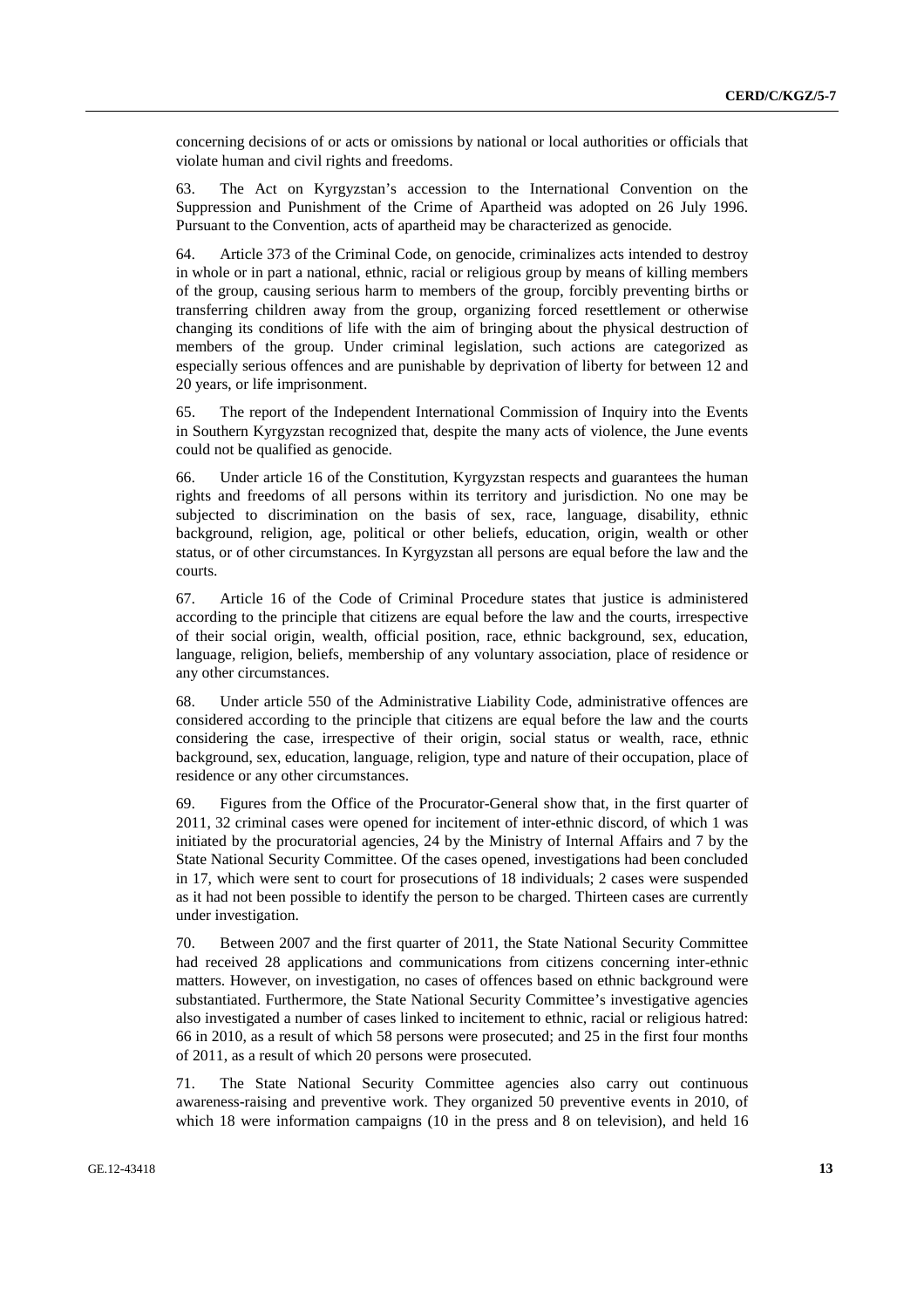general preventive events in the first four months of 2011, with 6 information notes sent to the appropriate bodies. There was also a round-table discussion on tolerance, inter-ethnic consensus and interreligious relations in Kyrgyzstan, and interdepartmental plans have been drawn up for joint events to prevent inter-ethnic clashes and consolidate inter-ethnic relations.

72. Figures from the Ministry of Internal Affairs information centre on the fight against terrorism and extremism show that, of the 1,184 cases opened between 1 January 1999 and April 2011, 31 related to terrorism and 1,153 to extremism, as follows:

- 31 criminal cases under article 226 (terrorism)
- 337 criminal cases under article 97 (murder committed on the grounds of interethnic, racial or religious hatred or enmity)
- 27 criminal cases under article 295 (forcible seizure or retention of power)
- 3 criminal cases under article 295-1 (separatist activities)
- 72 criminal cases under article 297 (public calls for the violent overthrow of the constitutional order)
- 686 criminal cases under article 299 (incitement to ethnic, racial, religious or interreligious hatred)
- 10 criminal cases under article 299-1 (organization of activities intended to incite ethnic, racial, religious or interreligious hatred)
- 18 criminal cases under article 299-2 (acquisition, storage, transport or sending of extremist materials with a view to their dissemination, or preparation and dissemination of such materials, or the intentional use of symbols or attributes of extremist organizations)

73. The Supreme Court has provided data on court decisions in criminal cases related to incitement to ethnic, racial, religious or interreligious hatred from 2007 to the first quarter of 2011 from the courts' consolidated report. Under Kyrgyzstan's criminal legislation, offences in this category are considered as less serious and serious offences (see table 1). *Note*: No data is available on ethnic origin or background in the above-mentioned cases, or in civil cases related to damages or compensation for racial discrimination in the country's courts.

#### **Table 1**

|                                                                                                                                                            |                             | Convicted |       |              |
|------------------------------------------------------------------------------------------------------------------------------------------------------------|-----------------------------|-----------|-------|--------------|
| Article of the Criminal Code                                                                                                                               | Year                        | Men       | Women | <b>Total</b> |
| Article 97: the intentional taking of another person's<br>life, committed against a background of inter-ethnic,<br>racial or religious animosity or hatred | 2009                        |           |       |              |
| Article 97: the intentional taking of another person's<br>life, committed against a background of inter-ethnic,<br>racial or religious animosity or hatred | 2010                        | 3         |       |              |
| Article 97: the intentional taking of another person's<br>life, committed against a background of inter-ethnic,<br>racial or religious animosity or hatred | First<br>quarter<br>of 2011 | 2         |       | 2            |
| Article 299: incitement to ethnic, racial, religious or<br>interreligious hatred                                                                           | 2007                        | 22        |       | 23           |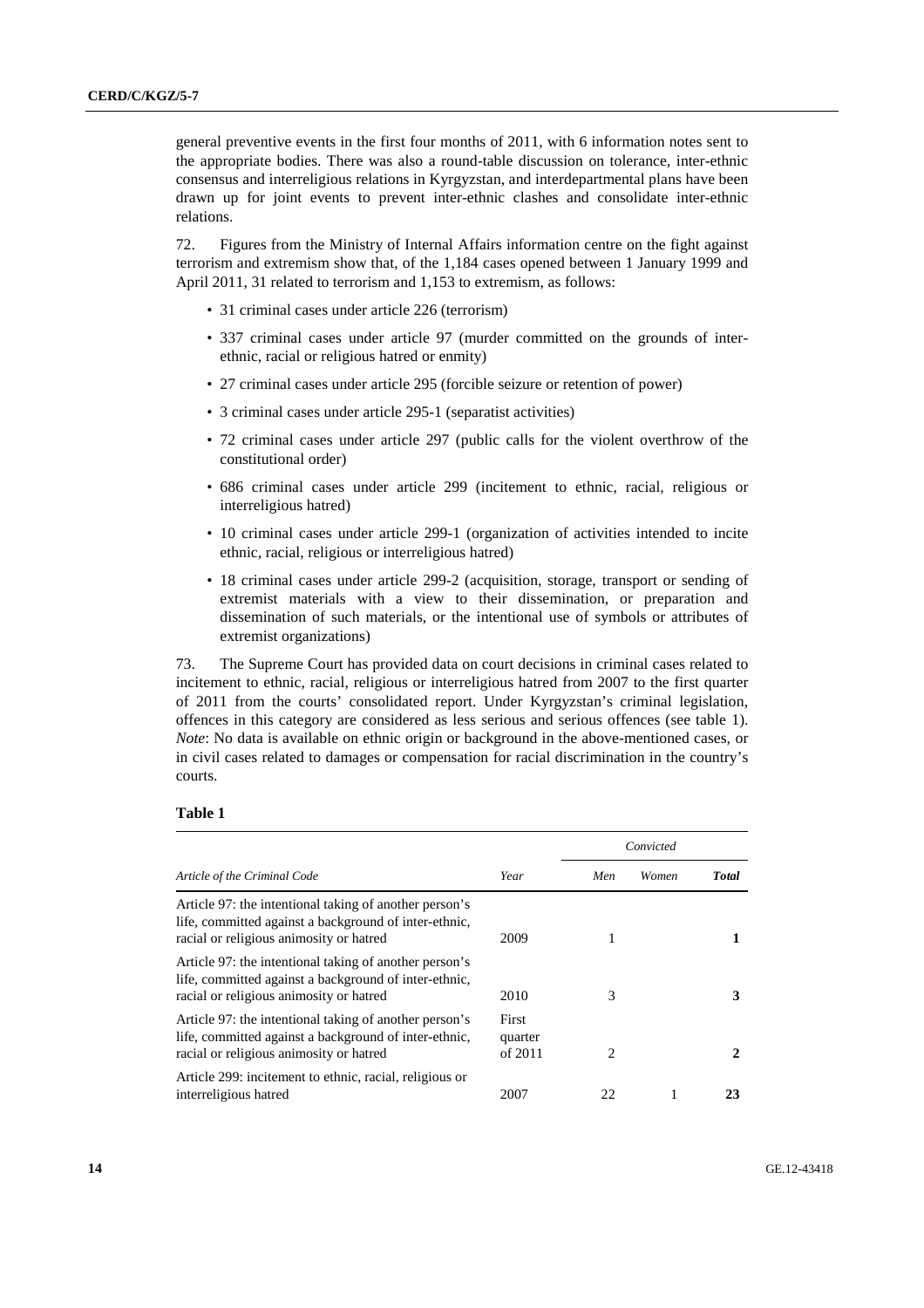|                                                                                  |                             | Convicted |                               |               |
|----------------------------------------------------------------------------------|-----------------------------|-----------|-------------------------------|---------------|
| Article of the Criminal Code                                                     | Year                        | Men       | Women                         | <b>T</b> otal |
| Article 299: incitement to ethnic, racial, religious or<br>interreligious hatred | 2008                        | 40        |                               | 40            |
| Article 299: incitement to ethnic, racial, religious or<br>interreligious hatred | 2009                        | 51        | 1                             | 52            |
| Article 299: incitement to ethnic, racial, religious or<br>interreligious hatred | 2010                        | 56        | $\mathfrak{D}_{\mathfrak{p}}$ | 58            |
| Article 299: incitement to ethnic, racial, religious or<br>interreligious hatred | First<br>quarter<br>of 2011 | 8         | 1                             | 9             |
| Article 299: incitement to ethnic, racial, religious or<br>interreligious hatred | 2007                        | 22.       | 1                             | 23            |

74. Decision No. 567 of 9 June 2011 of the Zhogorku Kenesh on the outcome of the work of the temporary parliamentary commission to investigate the circumstances and conditions that led to the tragic events in the country in April–June 2010 and their political assessment:

- Requires the President, the Zhogorku Kenesh and the Government to set up a joint working group to continue the reform of the Armed Forces, the agencies of the National State Security Committee, the Ministry of Internal Affairs, the procuratorial system and the court system
- Considers that the country's former leadership bears political responsibility for its anti-popular foreign and domestic policies, which led to the impoverishment of the people and the disintegration of the State, and were the fundamental cause of the events of 6–7 April, May and June 2010, which had serious consequences
- Considers that members of the Interim Government bear political responsibility for not managing to prevent the inter-ethnic clashes
- Considers that the main organizers and guilty parties in the tragic events of May and June 2010 in Osh, Osh province and Jalal-Abad province were about 10 leaders of the Uzbek community who took part in nationalist and separatist acts at that time
- Requests the Office of the Procurator-General to give a legal assessment of the actions of more than 25 high-ranking law enforcement officials appointed "by name" (practically all of Kyrgyz ethnic origin) involved in the tragic June events in the south of the country, and town and district leaders in the areas where the interethnic conflicts took place (more than 11 administrative units)
- To investigate the seizure and theft of weapons, ammunition, military equipment and other property and establish the degree of guilt of the direct commanders of the military units and subdivisions that allowed this to happen
- Instructs the Office of the Procurator-General to examine the personal responsibility of the procurators of more than 12 administrative areas in respect of the procuratorial response to the cases and events of April–June 2010

75. The Zhogorku Kenesh decision shows the advantages of the parliamentary system of government:

• The openness of the democratic procedure to discussion of serious problems of inter-ethnic relations in the country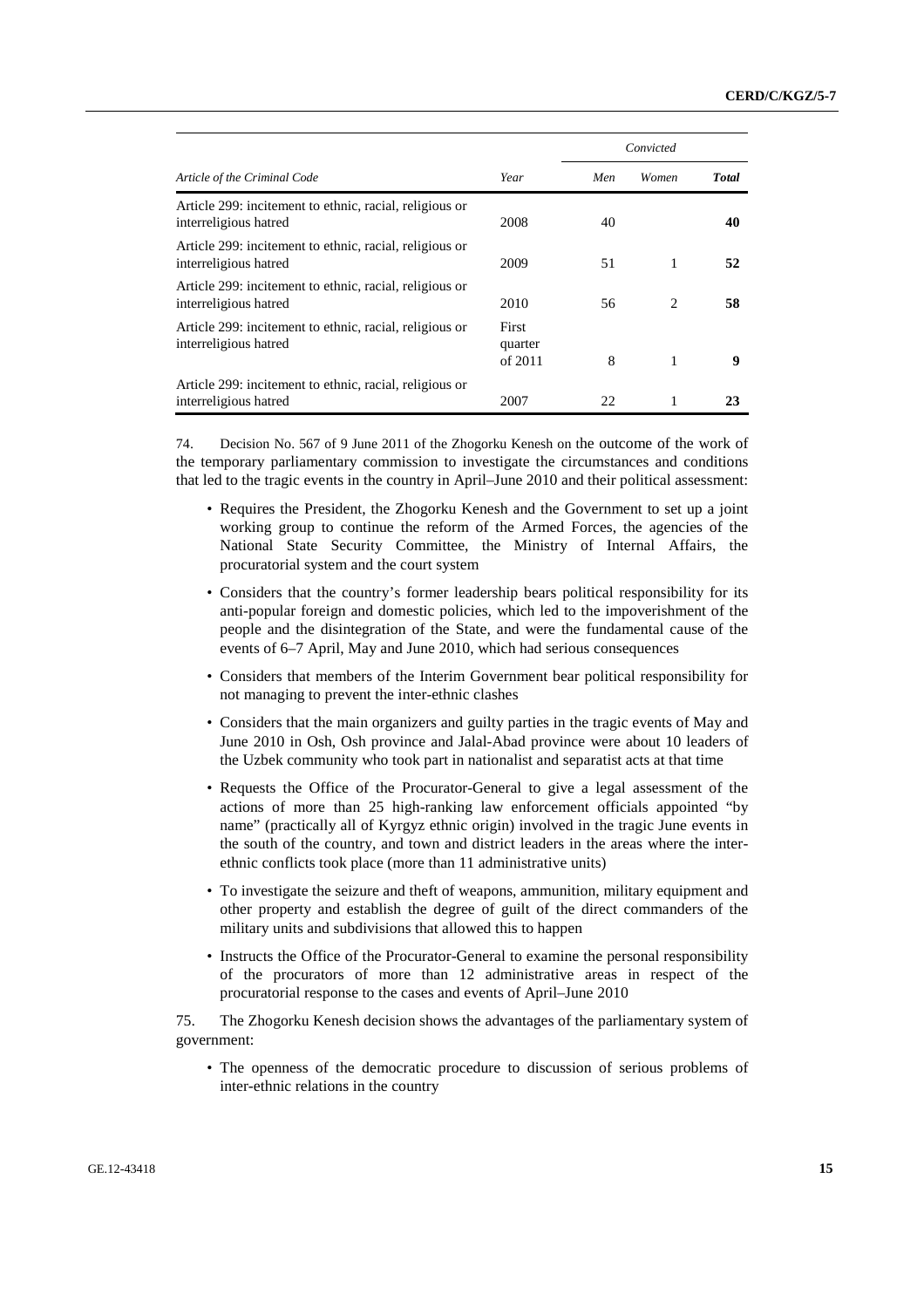• The readiness of the State to acknowledge its mistakes and shortcomings openly and honestly

The decision thus raised the issue of the personal responsibility of individuals involved in the inter-ethnic conflict in the south of the country, respecting the principle of objectivity and the equality of both the ethnic groups involved in the conflict.

76. Article 40 of the Constitution guarantees judicial protection of the rights and freedoms of all, as provided for in the Constitution, laws and international agreements to which Kyrgyzstan is a party, as well as the universally recognized principles and norms of international law. The State guarantees the development of out-of-court and pre-court methods, forms and means of protecting human and civil rights and freedoms. The State Legal Aid Act was adopted on 17 July 2009 to guarantee citizens' rights in criminal proceedings. To validate the provisions of the Act, a pilot State legal aid project was implemented in two districts in 2010. Presidential Decree No. 67 of 28 March 2011 set up the National State Legal Aid Council reporting to the President to implement the abovementioned Act. Its members include lawyers, judges, representatives of the Government and civil society, and academics. The Council defines policy related to the organization and running of the State legal aid system, and assesses the system's effectiveness; it selects lawyers to be included on the State legal aid register; and, in order to prevent violations of civil rights and legal interests, it considers applications and complaints concerning the provision of guaranteed State legal aid.

77. Article 16, paragraph 2, of the Constitution states that Kyrgyzstan respects and guarantees the human rights and freedoms of all persons within its territory and jurisdiction. No one may be subjected to discrimination on the basis of sex, race, language, disability, ethnic background, religion, age, political or other beliefs, education, origin, wealth or other status, or other circumstances.

78. Under article 22 of the Constitution, no one may be subjected to torture or other cruel, inhuman or degrading treatment or punishment. Every person deprived of his or her liberty has the right to be treated with humanity and with respect for human dignity. Medical, biological or psychological experimentation without the free, express and properly documented consent of the person concerned is prohibited.

79. Under article 24, paragraph 1, of the Constitution, everyone has the right to freedom and security of the person.

80. The equality of citizens before the law and the courts, regardless of their social origin, wealth or official status, race or ethnic background, sex, education, language, religion, beliefs, membership of voluntary associations, place of residence or other conditions, is not only a principle of criminal procedure, but is affirmed in the Constitution (art. 16) and is an indissociable part of any State governed by the rule of law.

81. Under article 16 of the Code of Criminal Procedure, justice is administered according to the principle that citizens are equal before the law and the courts, irrespective of their social origin, wealth, official position, race or ethnic origin, sex, education, language, religion, beliefs, membership of a voluntary association, place of residence or any other circumstances.

82. The procedure for court cases is defined in the Constitution, the Supreme Court and Local Courts Act, the Constitutional Act on the Status of the Courts and the Code of Criminal Procedure. Legislation provides that justice may be administered only by the courts. The powers of a court, the limits of its jurisdiction and its procedure for administering criminal proceedings are defined by the law and may not be changed arbitrarily. Emergency or special courts may not be set up to consider criminal cases.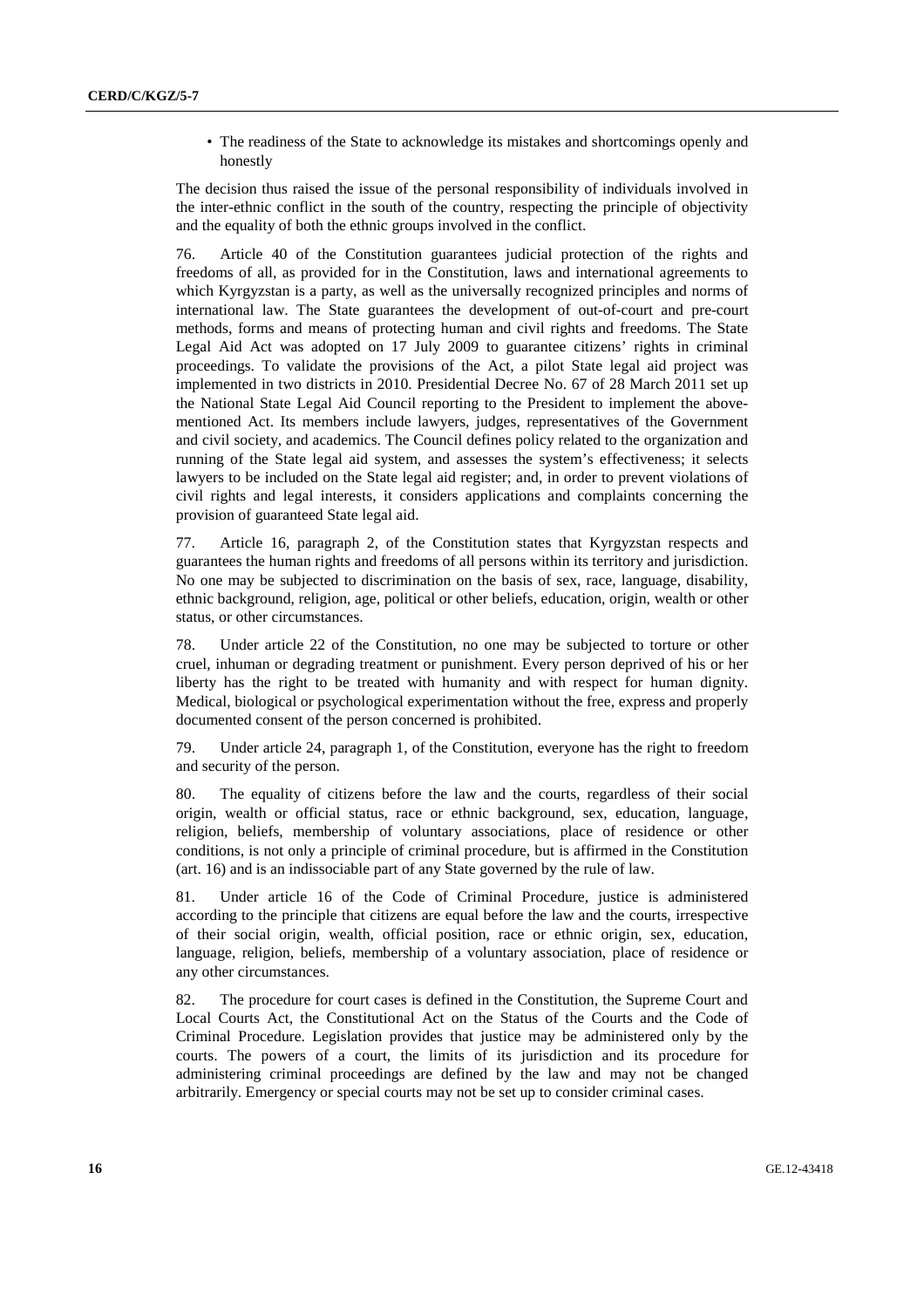83. Article 23 of the Code of Criminal Procedure on the language of court proceedings states that parties to proceedings who are not fluent in the language of the proceedings have the right to make statements, give evidence, submit petitions, consult the case file and address the court in their native language, and to use the services of an interpreter. A copy of the formal charge and the judgement (ruling, decree) is handed to the accused or convicted person in a translation into their native language or a language in which they are proficient.

84. The independence of judges is enshrined in the Constitution: "Judges are independent and are subject only to the Constitution and the law", and in the Code of Criminal Procedure: "Interference in the administration of justice by judges is prohibited and is a punishable offence. The independence of judges is guaranteed by the Constitution." The Code of Criminal Procedure also provides for criminal cases to be considered by an independent, qualified and impartial judge.

85. The independence of judicial authority is one of the most important principles of a fair criminal process, which is the fundamental guarantee of the fairness, competence and impartiality of the courts. As the independence of the court is guaranteed by the State's organization of judicial authority, the system of checks and balances, and the level of democracy in the State structure, the monitoring system does not include special mechanisms to assess the level of independence of judges considering criminal cases, and consequently the report does not contain the relevant information on the aspect in question.

86. The requirement to respect the impartiality of judges is expressed in the Judicial Code of Conduct: "Judges must be impartial and not allow any outside influence on their professional activities. Judges may not use their position or status to privilege the interests of any party against the requirements of the law."

87. The report of the Independent Human Rights Group, on the monitoring of judicial proceedings related to the tragic events in southern Kyrgyzstan in 2010: results, conclusions, recommendations, notes:

- Evidence of coercion to confess to crimes that the person did not commit
- Pressure on relatives by representatives of the law enforcement agencies
- Denial of procedural rights in respect of lawyers, including the right to a lawyer of the person's choice and to confidential meetings with the lawyer

88. Violations of court procedure occurred, with threats and insults shouted at the accused, their counsel and relatives by the victims, their relatives and supporters, and attempts by the victims and their relatives to attack the accused and their relatives.

89. Decision No. 567 of 9 June 2011 of the Zhogorku Kenesh on the outcome of the work of the temporary parliamentary commission to investigate the circumstances and conditions that led to the tragic events in the country in April–June 2010 and their political assessment makes the following recommendation to the Supreme Court:

- It should analyse the results of the courts' consideration of more than 17 criminal cases against individuals who took part in the events of April–June 2010, particularly in respect of changing the preventive measures adopted and the court bureaucracy
- It should ensure the complete openness of court proceedings in the criminal cases of those accused of committing offences related to the June events of 2010
- It should ensure access to the court room for relatives of the defendants and representatives of international organizations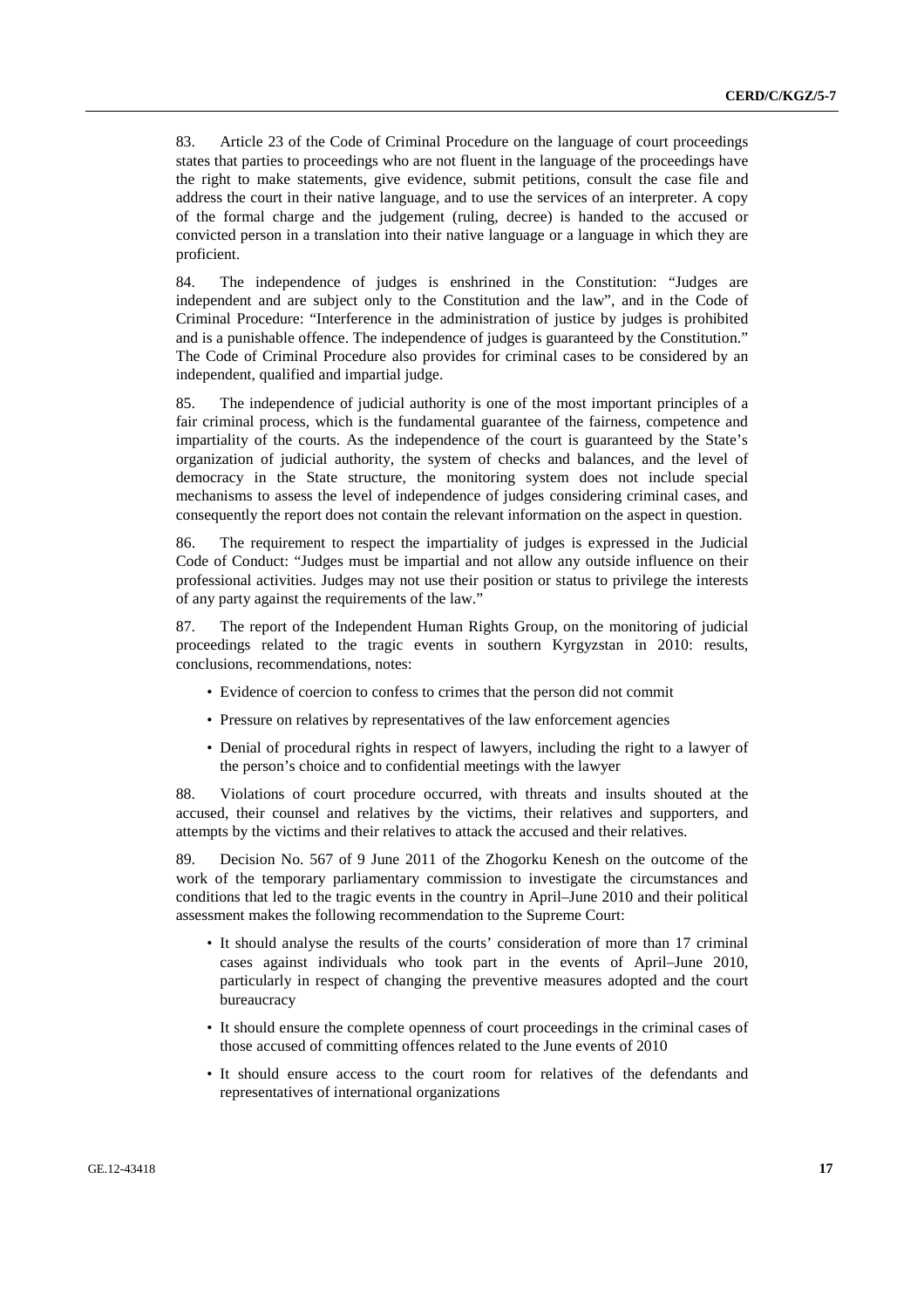90. The State guarantees the safety of all persons and citizens, regardless of racial, ethnic or religious origin. Issues concerning inter-ethnic relations are addressed in a democratic political framework based on the rule of law.

91. The introduction of procedures to guarantee the multi-ethnic composition of Government bodies and the establishment of additional requirements for staff qualifications, particularly for the law enforcement agencies, for work in a multi-ethnic community must be seen as an effective way to improve the public's trust in those bodies.

92. Currently ethnic groups are not adequately represented on the staff of the military, police or security forces. Information on the ethnic composition of the Ministry of Internal Affairs staff shows a similar situation. A total of 92.7 per cent of all the staff of the internal affairs agencies are of Kyrgyz origin.

93. Decision No. 567 of 9 June 2011 of the Zhogorku Kenesh on the outcome of the work of the temporary parliamentary commission to investigate the circumstances and conditions that led to the tragic events in the country in April–June 2010 and their political assessment instructs the President, the Zhogorku Kenesh and the Government to adhere strictly to a balanced staffing policy; the law enforcement agencies and military are required to take particular account of the multi-ethnic composition of the population, as well as the personal, moral and professional qualities of the candidates for the work, and their command of the State language, in setting up and maintaining the roster of applicants and in making appointments.

94. Some of the basic criteria for recruiting persons to the internal affairs agencies and their subsequent appointment to duties are: a high level of education, professionalism, moral and psychological qualities, personal culture and experience of service in the army. Unfortunately, representatives of other ethnic groups prefer alternative forms of service, that do not involve swearing an oath and fulfilling their military duty, to that in the Armed Forces, which is an obstacle to them serving in the law enforcement agencies.

95. In her speech to the VIIth Extraordinary Congress of the People's Assembly, President R.I. Otunbaeva noted that one way of improving the situation in respect of the rights of ethnic minorities was for them to participate in the country's political and social life.

96. Article 2 of the Constitution states: "The State creates conditions for the different social groups defined by the law to be represented in Government bodies and local authorities, including in posts with decision-making powers."

97. Article 60 of the Presidential and Parliamentary Elections Act states that, when drawing up a list of candidates for the Zhogorku Kenesh, the political party must ensure representation as follows:

- No more than 70 per cent of the list may be individuals of one sex, with no more than three positions between men and women on the lists of candidates proposed by political parties
- No less than 15 per cent of the list must be persons aged 35 or less
- No less than 15 per cent of the list must be citizens of different ethnic origin
- No fewer than two candidates must be individuals with special needs, and one of those must be included in the first 50 candidates on the list

98. It should be noted that the number of deputies by sex, age and ethnic origin always changes, given that many deputies are moved to high positions of responsibility in the Government and are replaced by the next candidates on the list, who will have other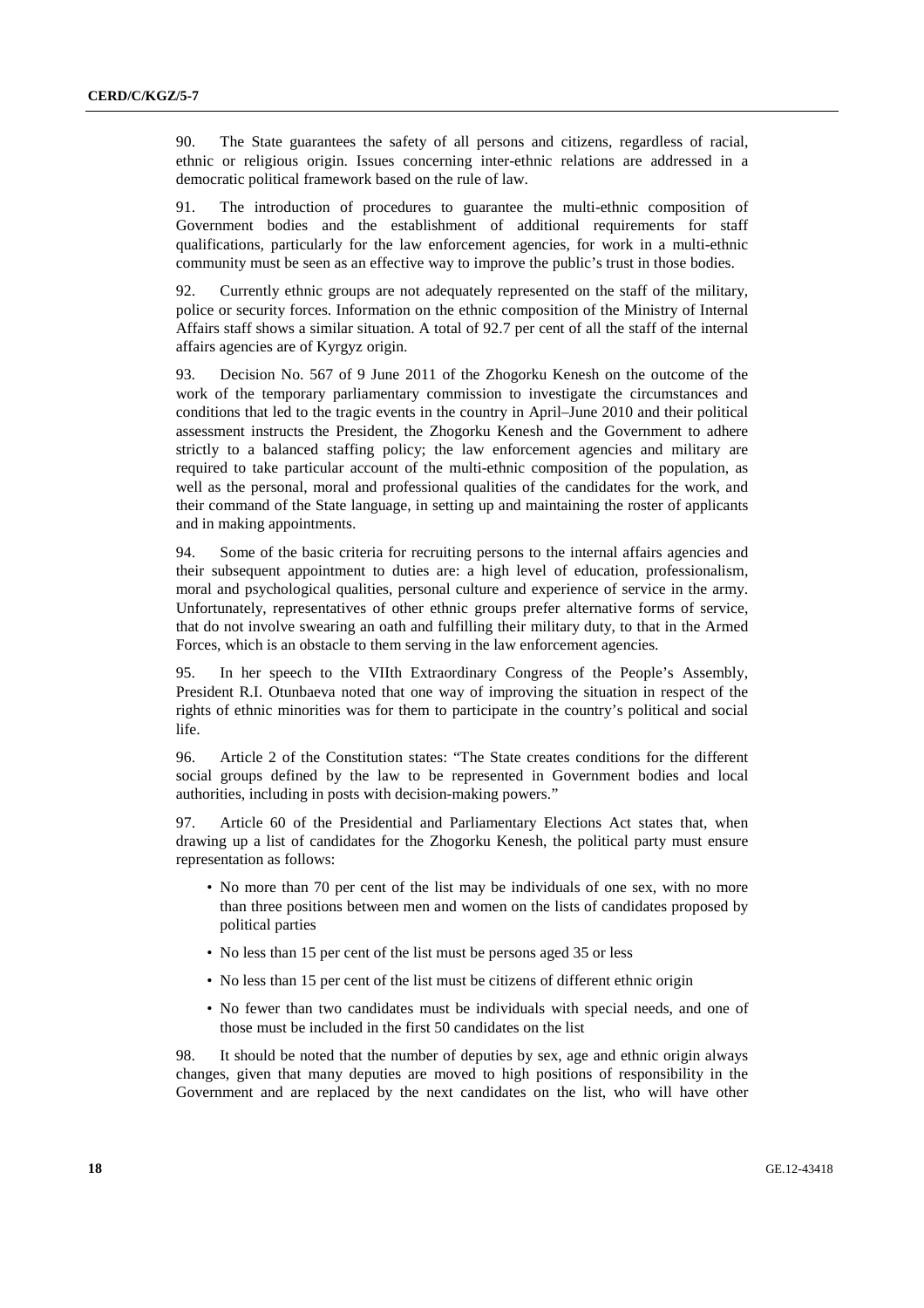demographic characteristics; this somewhat changes the representation in Parliament by sex, age and ethnic origin (see tables 2 and 3).

#### **Table 2**

| Demographic characteristics | Parliament of 16 December 2007<br>(90 deputies) | Parliament of 10 October 2010<br>(120 deputies) |
|-----------------------------|-------------------------------------------------|-------------------------------------------------|
| Women                       | 23/25.5%                                        | 26/21.7%                                        |
| Persons under the age of 35 | 11/12.2%                                        | 8/6.6%                                          |
| Other ethnic groups         | 18/20%                                          | 15/12.5%                                        |

#### **Table 3**

|               | Number of deputies                                   |                                                      | $\%$                                |                                                                    |                                                     |
|---------------|------------------------------------------------------|------------------------------------------------------|-------------------------------------|--------------------------------------------------------------------|-----------------------------------------------------|
| Ethnic origin | Parliament of<br>16 December 2007<br>$(90$ deputies) | Parliament of<br>10 October 2010<br>$(120$ deputies) | 16 December 2007<br>$(90$ deputies) | Parliament of Parliament of 10<br>October 2010<br>$(120$ deputies) | Proportion of<br>population in<br>2009 census,<br>% |
| <b>Uzbeks</b> | 6                                                    | 3                                                    | 6.6%                                | 2.5%                                                               | 14.3                                                |
| Russian       | 7                                                    | 6                                                    | 7.7%                                | 5%                                                                 | 7.8                                                 |
| Dungan        | 1                                                    | 1                                                    | 1.1%                                | 0.8%                                                               | 1.1                                                 |
| Tajik         |                                                      | 1                                                    |                                     | 0.8%                                                               | 0.9                                                 |
| Kazakh        | 1                                                    | 1                                                    | 1.1%                                | 0.8%                                                               | 0.6                                                 |
| Ukrainian     |                                                      | 1                                                    |                                     | 0.8%                                                               | 0.4                                                 |
| Korean        |                                                      |                                                      | 1.1%                                | 0.8%                                                               | 0.3                                                 |

99. The representation of different ethnic groups on local councils and on the staff of municipalities is one indicator of the real state of their involvement and participation. Analysis of the composition of deputies on local councils shows that 86 per cent are representatives of the Kyrgyz ethnic group. There are substantial differences between regions. The most multi-ethnic group of deputies is in Bishkek, where 30 per cent of the municipal council consists of representatives of other ethnic groups; the figure is 28 per cent in Chu province and 18 per cent in Osh province. Of the 524 chairs of local councils, only 10 per cent are from other ethnic groups. Kyrgyz make up 87.4 per cent of local civil servants, other ethnic groups accounting for 12.6 per cent.

100. The local and regional authorities and Government agencies have insufficient staff, as well as a lack of skills and knowledge in managing inter-ethnic relations and preventing conflicts; this leads to delays in the response to emerging challenges.

101. Figures from the Government personnel department show that, as of 1 January 2008, of 15,785 civil servants, 175 were from ethnic minorities and, of those, 3 held political positions; as of 1 January 2009, of 17,978 civil servants, 181 were from ethnic minorities, and 5 of those held political positions; as of 1 January 2011, of 16,980 administrative civil servants, 91 per cent were of Kyrgyz ethnic origin.

102. Decision No. 567 of 9 June 2011 of the Zhogorku Kenesh on the outcome of the work of the temporary parliamentary commission to investigate the circumstances and conditions that led to the tragic events in the country in April–June 2010 and their political assessment instructs the President, the Zhogorku Kenesh and the Government to take measures to implement a Government staffing policy based on the criteria of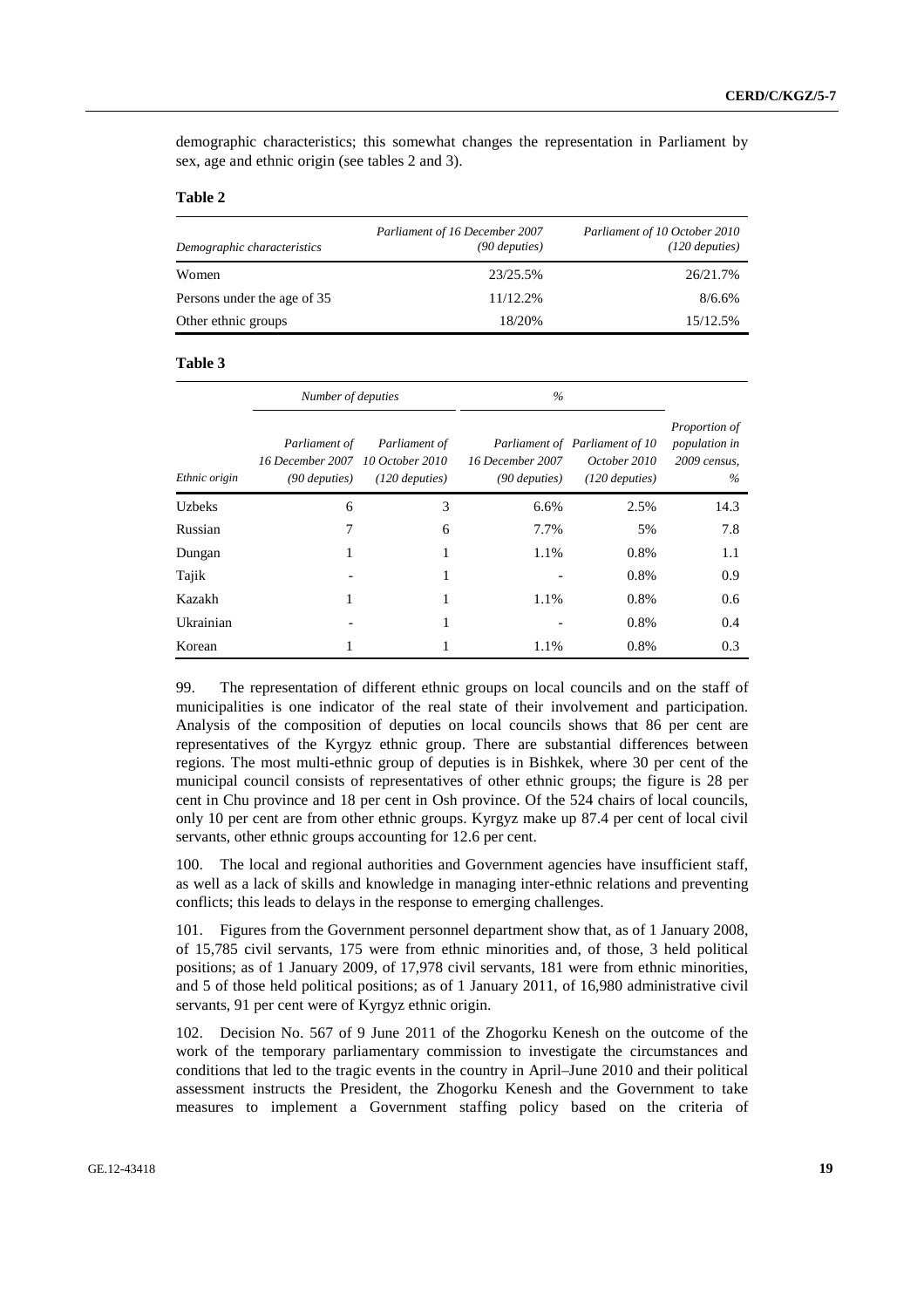professionalism, competence, a sense of responsibility and commitment to the ideals of the country's development, excluding any discrimination based on ethnic, religious, wealth, regional or other grounds.

103. The Administrative Liability Code also establishes liability for violations related to ethnocultural rights:

- Violations of the citizens' right to freely choose their language of education and study, the creation of obstacles or restrictions to the use of a language, disrespect for the State language or for the languages of other peoples or ethnic groups living in Kyrgyzstan (art. 64)
- Obstruction of the right to freedom of conscience and religion, including the right to adopt or renounce religious or other beliefs and to join or withdraw from a religious community (art. 61)

104. The part of the Administrative Liability Code on procedure includes article 570, which defines the rights and responsibilities of offenders, including the right to speak in their own language or a language in which they are proficient and to use the services of an interpreter if they are not proficient in the language of the proceedings.

105. Article 134 of the Criminal Code establishes liability for violating the equal rights of citizens on the basis of sex, race, ethnic origin, language, origin, wealth or official position and other discriminatory acts, in the form of a fine or 2 years' deprivation of liberty.

106. Active involvement in economic life is linked to the guarantee of the human rights to a decent standard of living, to education and to health care. Employment provides an income and is a stimulus to personal development. The State ensures the real participation of all ethnic groups in economic and social life by means of a non-discriminatory approach in the area of employment.

107. Under article 9 of the Labour Code, everyone has equal opportunities to realize their labour rights and freedoms. No person's labour rights shall be restricted, nor shall any person enjoy an advantage in exercising these rights, on the grounds of sex, race, ethnic background, language, origin, wealth, official position, age, place of residence, religion, beliefs, membership of voluntary associations, or any other considerations unconnected with that person's professional qualities as a worker or the results of his or her work. Persons who consider that they have been subjected to discrimination at work are entitled to apply to the courts for the restoration of their rights and compensation for material or moral harm.

108. Article 1 of the Family Code prohibits any form of restriction of the rights of citizens entering into marriage or in family relations on social, racial, ethnic, linguistic or religious grounds.

109. Equal access to the labour market and the rights of all groups to participate effectively in the economic life of the country are guaranteed by measures on staff training and retraining. The Government also pays constant attention to respect for the principles of non-discrimination in business.

110. Structural inequality, that is, the high level of poverty in the highlands and remote regions of the country, primarily affects persons of Kyrgyz ethnic origin, and the difference between living standards in villages and in towns is one factor of inter-ethnic discord. Populations in regions where the social, economic and transport infrastructure is not developed are more sensitive to the growing social divide.

111. Under current laws and regulations, all citizens in the country have equal rights to health care. Article 16 of the Constitution states that human rights and freedoms are inalienable and belong to every person from birth. Human rights and freedoms are the most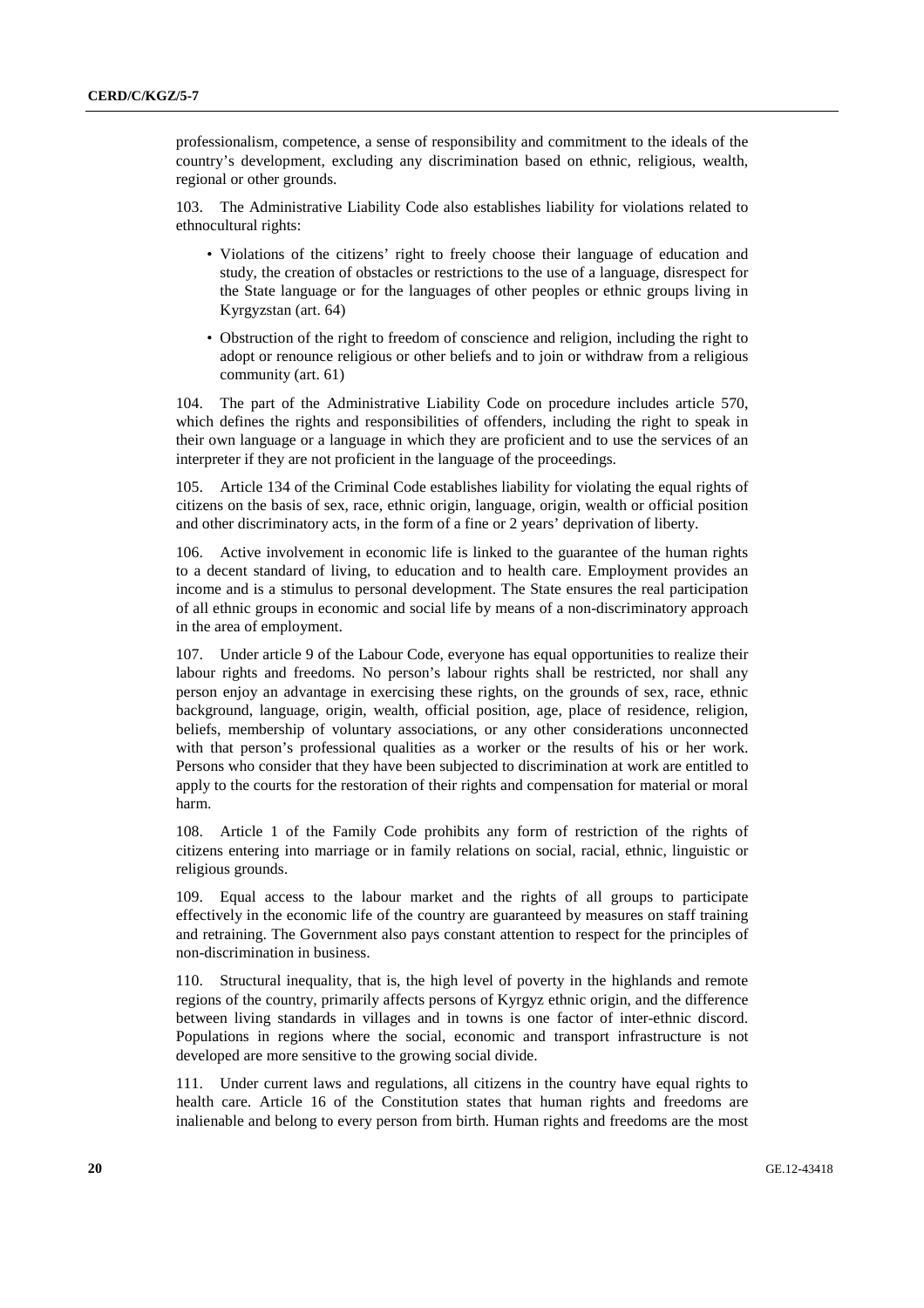valuable asset. They are applicable directly, and inform the meaning and content of the actions of the legislature, the executive and the local authorities. Kyrgyzstan respects and guarantees the human rights and freedoms of all persons within its territory and jurisdiction.

112. Citizens' rights to health care are addressed by the Health Protection Act, article 61 of which states that they have an inalienable right to health care that guarantees equal opportunities for all citizens, regardless of sex, race, ethnic background, language, social origin, official position, place of residence, religion, beliefs, membership of public associations, or any other circumstances, in realizing their rights to receive medical and social assistance.

113. In accordance with the Act and to guarantee citizens' rights to health protection, improve access to medical services and provide better social protection for vulnerable groups, the Government adopts a decision each year approving a programme of State guarantees relating to the provision of medical and health care.

114. The programme specifies the volume and type of, and conditions for, the provision of medical and health care to the population.

115. In 2011, the programme was approved by Government Decision No. 350 of 1 July 2011 on the 2011 programme of State guarantees relating to the provision of medical and health care for citizens of Kyrgyzstan.

116. In line with the grant agreement under the programme of the Office of the United Nations High Commissioner for Refugees (UNHCR) between OHCHR and the Government's compulsory health insurance fund, refugees and asylum seekers have, since 2002, been included as insured persons with a compulsory health insurance policy.

117. When they are hospitalized in the country under the single payer system, such persons receive health care without having to make any co-payment, and where they are hospitalized on doctor's orders in facilities of republican importance, they make copayments as an "insured category".

118. The Ministry of Health's Cases Treated database shows that, between 2003 and 2010, 2,244 refugees of various categories were treated in the country's hospitals; the figure for the first six months of 2011 was 14. Furthermore, there is also a supplementary health insurance programme for refugees. The supplementary programme allows them to acquire prescription medicines for between 50 and 60 per cent of the normal price. Thus, between 2002 and 2010, a total of 1,274 prescriptions were written for refugees, for which the compulsory health insurance funds paid 74,100 soms.

119. Under article 19 of the Constitution, Kyrgyzstan extends the right of asylum to foreign nationals and stateless persons persecuted on political grounds or in violation of human rights and freedoms.

120. As a State party to the 1951 Convention relating to the Status of Refugees and its 1967 Protocol, and in line with the Refugees Act, Kyrgyzstan takes measures to protect refugees, irrespective of their racial origin.

121. To achieve the effective realization of refugees' rights, the OHCHR office runs programmes aimed at finding the best solutions to refugees' problems. This includes the voluntary repatriation of refugees to their home countries, their resettlement in third countries, and measures to help them integrate into the local community.

122. One important outcome of these activities has been helping refugees to obtain citizenship. Indeed, more than 9,000 persons have obtained citizenship of Kyrgyzstan since 2002, and over 800 have done so since 2007. The United Nations High Commissioner for Refugees, Mr. Guterres, believes that this is a unique experience in international practice in addressing the problem of refugees.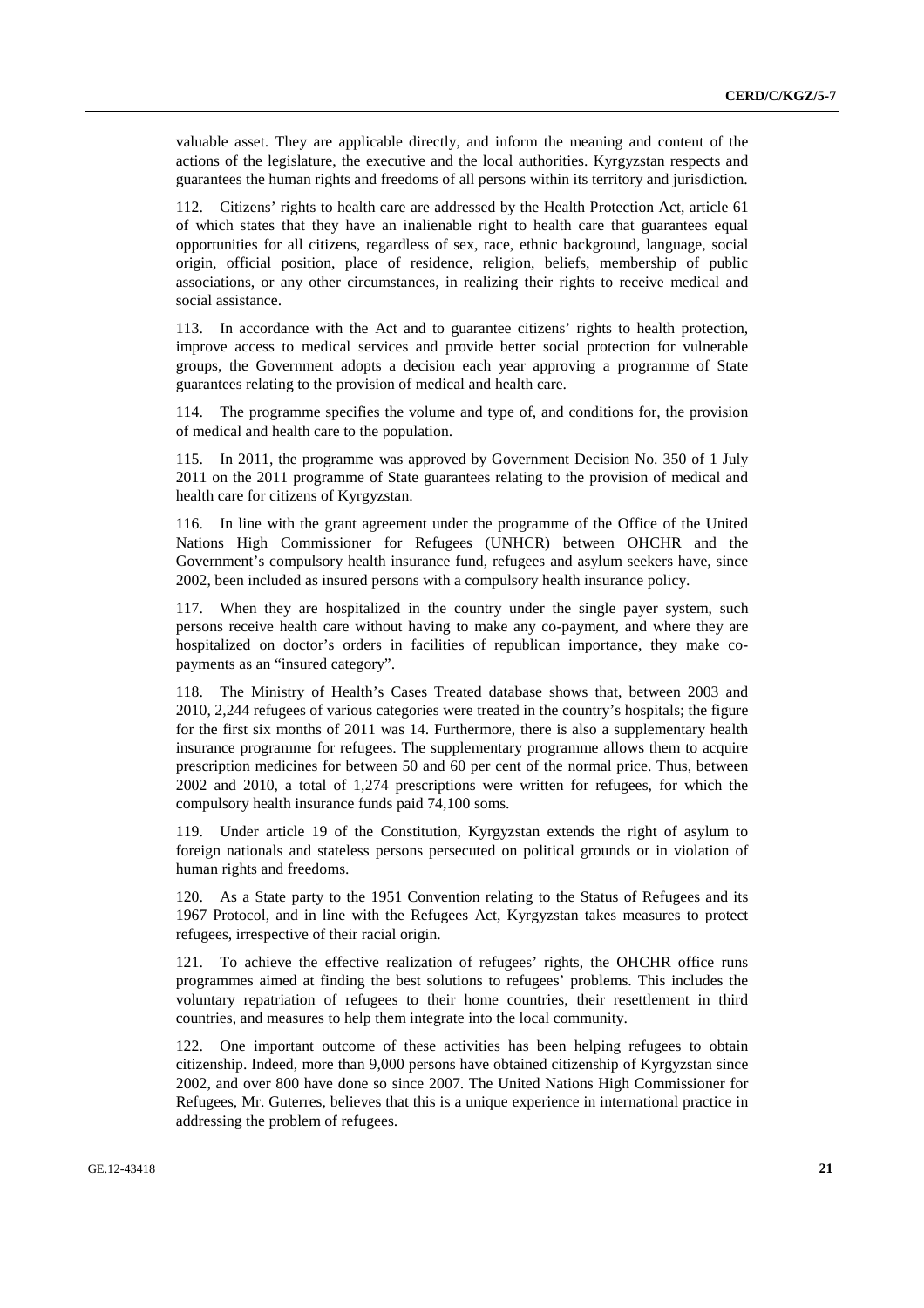123. Furthermore, refugees are currently given priority in applying for citizenship. Under article 13 of the Citizenship Act, the period of residence in Kyrgyzstan required to apply for citizenship is reduced to three years for persons recognized as refugees.

124. There have also been positive outcomes in the area of education for refugees and asylum seekers. Such persons have the right to secondary education on an equal footing with nationals. OHCHR assists with the provision of health-care services to such people.

125. Moreover, refugees' rights, such as the rights to work, to engage in business, to own property and to enjoy legal protection, are included in national legislation.

126. Steps have been taken to improve reception conditions for asylum seekers. For example, with the assistance of OHCHR in the framework of a European Commission project, a reception centre for asylum seekers has been set up and is functioning well.

127. Recent years have seen a steady decrease in the number of refugees in the country, a fundamental indicator of stabilization in the situation in respect of forced migration. Compared to the figure of 1,397 refugees in 2007, there are now only one-seventh of that number.

128. As of 1 June 2011, there were 193 refugees in Kyrgyzstan, of whom 184 were from Afghanistan and 9 from other countries (the Islamic Republic of Iran, the Democratic People's Republic of Korea and the Syrian Arab Republic).

129. Of the total of 225 asylum seekers, 47 were from Afghanistan, 7 were from the Islamic Republic of Iran, 1 was from the Democratic People's Republic of Korea, 1 was from Pakistan, 13 were from the Russian Federation (Chechen Republic), 1 was from the Syrian Arab Republic, 1 was from Turkey, 152 were from Uzbekistan, and 2 were stateless persons (from Uzbekistan).

130. This shows that Kyrgyzstan has established a functioning system of protection for refugees, part of the human rights protection system. However, given the limited experience of activities related to refugees, Kyrgyzstan still needs to take some more decisions and invest more efforts in this area.

131. Under article 6 of the International Convention on the Elimination of All Forms of Racial Discrimination, States parties shall assure to everyone within their jurisdiction effective protection and remedies, through the competent national tribunals and other State institutions, against any acts of racial discrimination which violate human rights and fundamental freedoms contrary to the Convention, as well as the right to seek from the tribunals just and adequate reparation or satisfaction for any damage suffered as a result of such discrimination.

132. Examination of the legislation shows that international standards related to the fairness of court proceedings are adequately implemented in national legislation and are expressed in the relevant constitutional norms, the Code of Criminal Procedure, the Constitutional Act on the Status of Judges, the Supreme Court and Local Courts Act and the Judicial Code of Conduct.

133. Article 7 of the Code of Civil Procedure provides for justice to be done in civil cases according to the principle of equality of all citizens before the law and the courts, irrespective of sex, race, ethnic background, language, confession, political or religious beliefs, origin, wealth or official position, place of residence or any other personal or general circumstances or conditions, and all legal entities, regardless of form of ownership, location, corporate affiliation or other circumstances.

134. The country has a fairly strong legal basis for preventing discrimination in the courts. Article 16 of the Constitution states: "In Kyrgyzstan all persons are equal before the law and the courts." From the practical experience of the Office of the Ombudsman, it may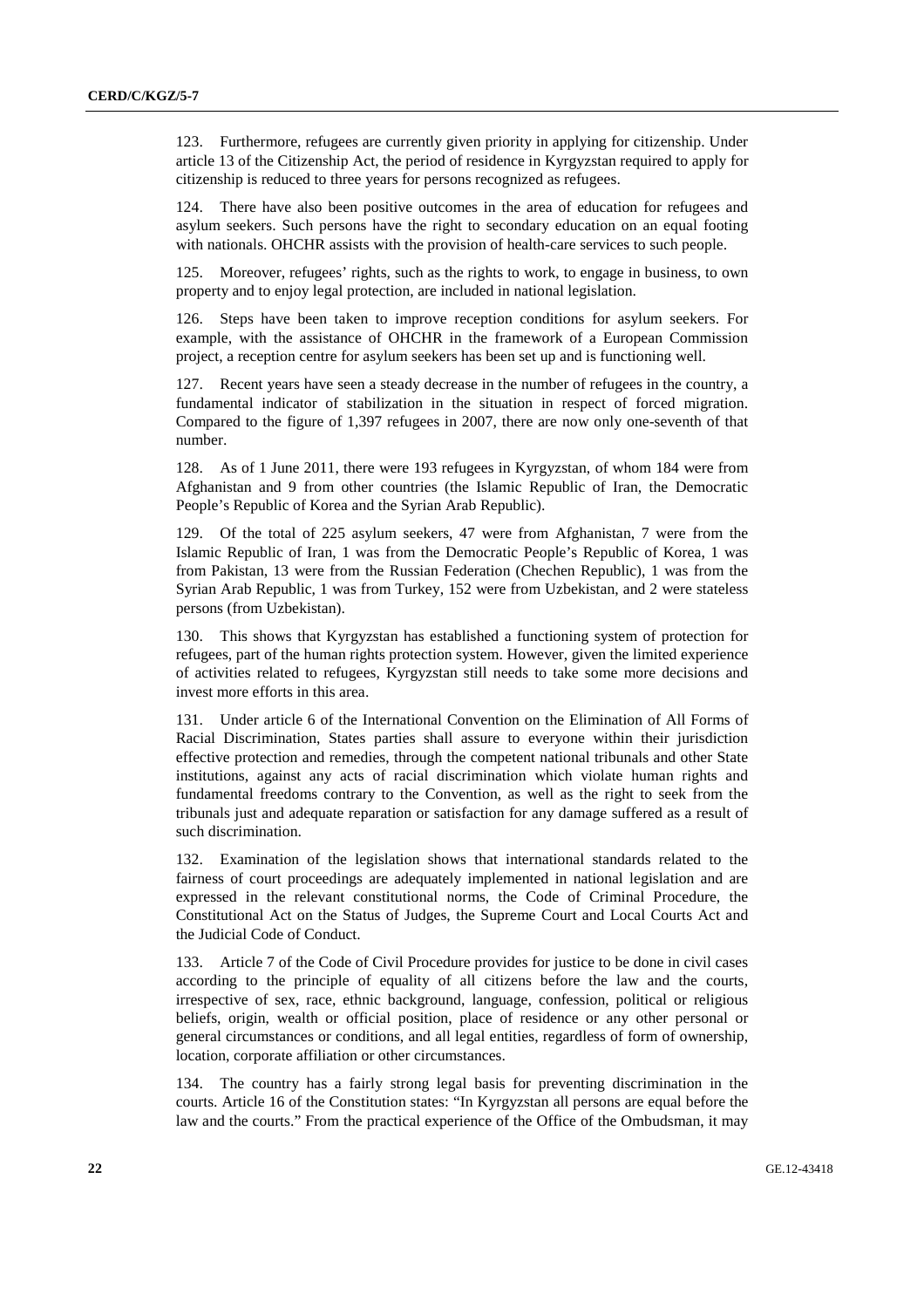be affirmed that this constitutional norm is generally respected in judicial proceedings. Thus, in 2010 alone, staff of the Office of the Ombudsman attended 683 court hearings. The resultant reports mention individual violations of procedural norms from time to time, but do not quote any cases of discrimination against those involved on ethnic, racial or any other social grounds.

135. The court rulings in the case of the Nookat events of 1 October 2008 attracted much criticism from the public. There were many cases of detentions and convictions of persons whose names the law enforcement agencies had included in the briefing material as members of Hizb-ut-Tahrir on the basis of lists drawn up by the local authorities. A total of 32 persons were sentenced to long periods of imprisonment; 25 of them (78 per cent) were of Uzbek ethnic origin. The Ombudsman organized his own inquiry into the Nookat events. A special commission was set up with the participation of representatives of civil society and international organizations. The information it provided was used in applications submitted to the country's leadership and statements made to the news agencies.

136. The Ombudsman does periodically receive citizens' applications concerning discrimination on various social grounds, although not in large numbers. The inter-ethnic issue arises only very rarely in such cases. During 2011, the Office of the Ombudsman recorded two applications related to information classified as concerning inter-ethnic relations. Indications of infringements of citizens' rights on any grounds were found in 37 applications, or 10.4 per cent, of the 366 received during the first half of 2011.

137. Compensation and reparations for harm are an important factor. Under the Civil Code, a person whose rights have been violated may request full compensation for losses caused, unless otherwise provided in legislation or a similar act.

138. There were clashes between Dungan and Kyrgyz communities living in the village of Iskra, Chu district, Chu province between 31 January and 6 February 2007. On 7 April, a Government Decision established an investigative commission that considered the issue of compensation for material losses caused. It was decided to draw up the following lists: (a) possible recipients of compensation; (b) equipment to be given to the Dungan community. As a result, the owners of houses damaged in the riots received sheeting to patch their broken windows. The Government compensation did not satisfy the owners of 11 houses affected by the riots, and for six months the Dungans sought additional funds from the Government, but were finally able to get some assistance from the rural community (ayil ökmötü). The houses were repaired by their own efforts. The authorities offered loans of between 50,000 and 100,000 soms to the victims.

139. There were further clashes in the village of Petrovka on 26 April 2009, between ethnic Kyrgyz and Russians on the one side and Kurds on the other. The clashes caused about 80 casualties and 15 houses were damaged in the rioting. After the violence, the victims received help from the local authorities. The State did not provide any assistance, as the victims did not apply to the State for help.

140. On 19 April 2010, the village of Maevka suffered mass unrest, which led to 11 houses in the Meshketian Turkish quarter being set on fire, with 4 burned down completely. The victims were given material assistance (food and clothing) by parties and nongovernmental organizations. State assistance was also provided, in the form of 100,000 soms for those who had lost their homes and a little less for those whose houses had suffered badly. A total of 150,000 soms was set aside from the local budget. The Government of Turkey provided four new houses for those whose homes had been completely burned down. The State material assistance was received by August and the families were able to move into their new houses in September–October 2010. The International Committee of the Red Cross provided the victims with building materials to the sum of 500,000 soms to rebuild their houses.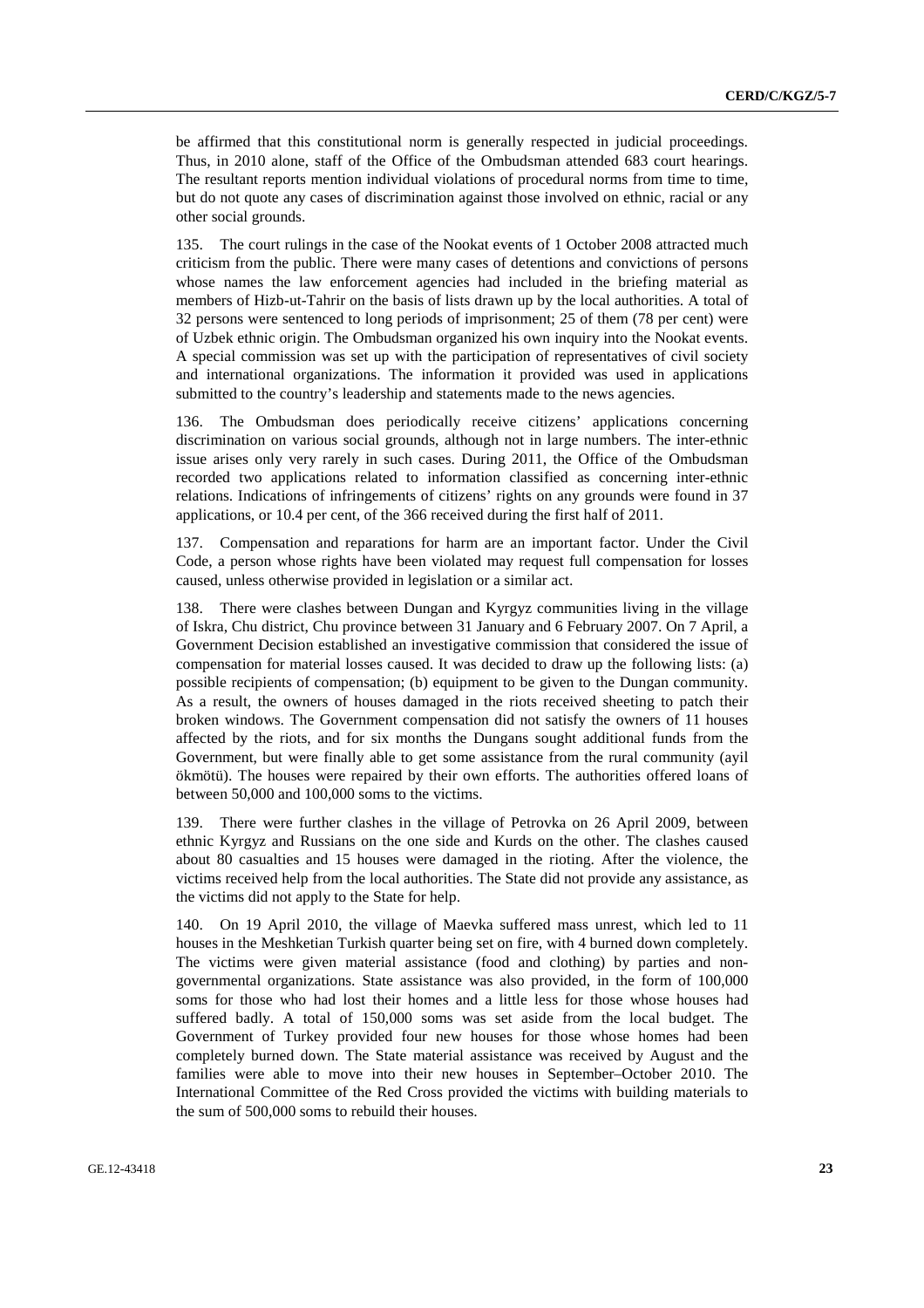141. State social assistance was provided to family members of the persons killed, as well as Kyrgyz citizens who were victims of the April, May and June events in 2010, under Interim Government Decision No. 1 of 8 April 2010 on the provision of a one-time payment of material assistance; such a payment of 1 million soms was made to the families of those who had died, and other Kyrgyz nationals who had been seriously injured were given the sum of 100,000 each; the sum of 50,000 soms was given to each of those less seriously or slightly wounded.

142. Government Decision No. 173 of 25 August 2010 on State social assistance for Kyrgyz nationals who were victims of the June events in Osh, Osh province and Jalal-Abad province allocated a one-time payment of 20,000 soms to the families of Kyrgyz citizens who died and interim monthly social grants of 10 notional units (1,000 soms) for a period of six months to the children of citizens who disappeared during the June events. Furthermore, in 2011, 21 families (parents) of missing persons were given a one-time payment of 1,000 soms under Prime Minister's Order No. 10-r of 19 January 2011.

143. Interim Government Decree No. 124 of 24 August 2010 on the provision of State social support to the families of those who died and to Kyrgyz citizens who were victims of the events of 6 April in Talas province, 7 April in Bishkek, 13 and 14 May in Jalal-Abad and the June 2010 events in Osh, Osh province and Jalal-Abad province and its implementing decision No. 209 of 18 September 2010 were adopted to provide such support. This legislation provided for the payment of supplementary monthly social allowances to the children of those killed until they reach the age of 18; to the retired parents (father and mother) of those killed, for life where the person killed was their only child; and to victims registered as disabled, from the time of registration of the disability until finalization of the medical commission report, to a sum of 10 times the guaranteed minimum income (10 x  $310 = 3,100$  soms). Since July 2011, the supplementary monthly social allowance has been 3,700 soms per month.

144. Under Government Decree No. 204 of 24 May 2011 on the provision of one-time payments of material assistance to the families of citizens who died, disappeared or were injured in the June 2010 events in Osh, Osh province and Jalal-Abad province, one-time payments of 1 million soms were made to the families of citizens who died or disappeared, payments of 100,000 soms to citizens who were seriously injured and payments of 50,000 soms to those less seriously or slightly wounded.

145. Under Interim Government Order No. 485 of 21 June 2010, a commission was set up to assess the damage caused during the June events in Osh, Osh province and Jalal-Abad province. The Commission issued a report on 12 July 2010 putting the preliminary figure for damages at 2,742,225,000 soms. A total of 2,323 premises were reported as having suffered damage. They were:

- 1,975 residential houses
- 299 businesses
- 32 State premises
- 15 public utilities
- 2 other premises

146. Government Decision No. 164 of 17 August 2010 approved an initial list of premises requiring repairs and reconstruction by the State Directorate for the Rehabilitation and Development of Osh and Jalal-Abad, with a guideline cost of 6.0 billion soms.

147. Under Government Decision No. 112 of 1 July 2010 on priority measures to identify funding sources for rehabilitation work in Osh and Jalal-Abad, the Ministry of Finance allocated US\$ 100,000,000 (4,530 million soms) for restoration work in those towns.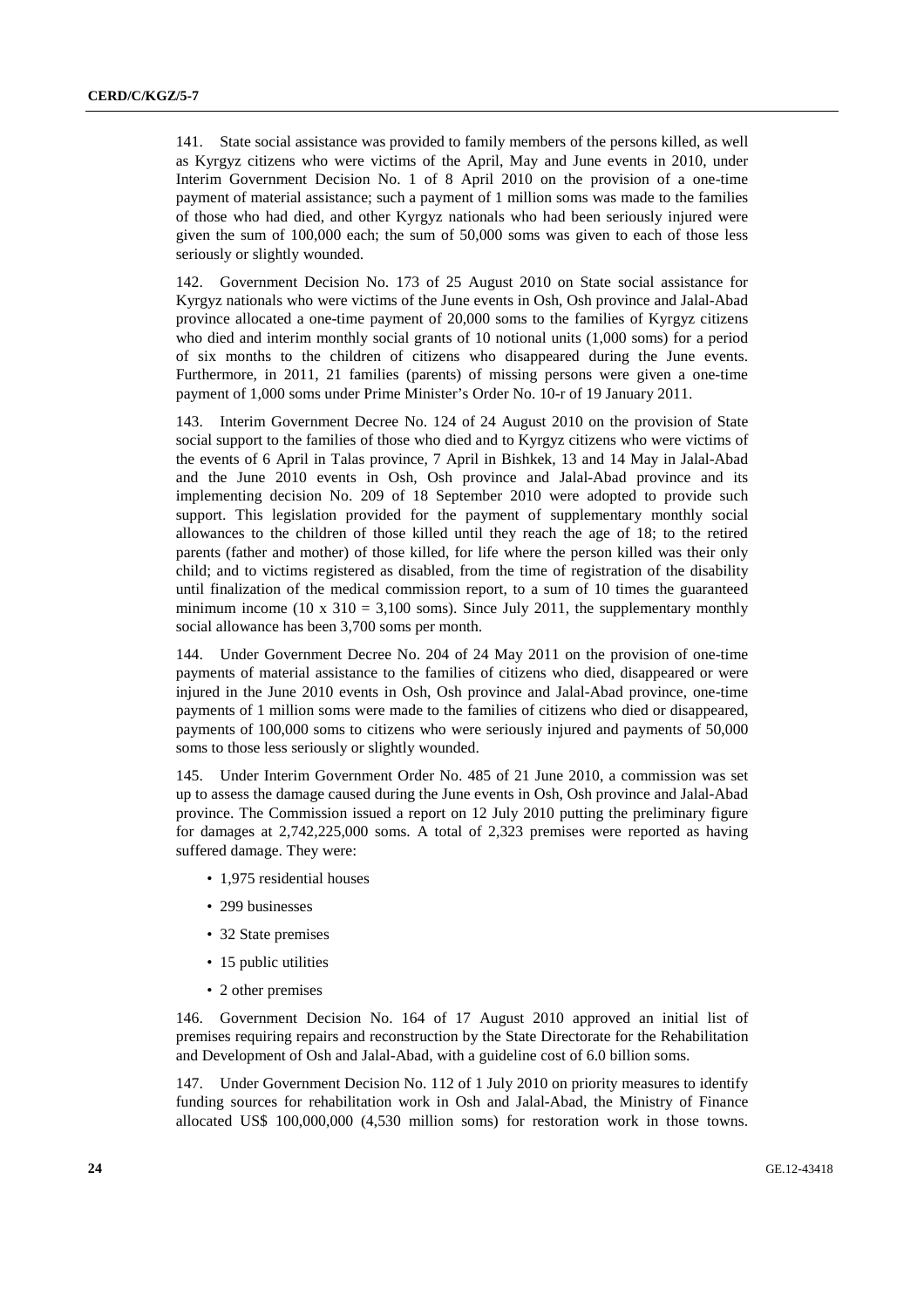During 2010, the Ministry of Finance carried out rehabilitation and development works in Osh and Jalal-Abad to a total of 683 million soms, as follows:

- Construction of individual residential units: 3.6 million soms
- Construction of apartment buildings: 442.6 million soms
- Construction of social and cultural facilities: 58.9 million soms
- Road construction: 20.0 million soms
- Planning and surveying: 20.8 million soms
- Mortgages and grants: 120.3 million soms
- Running costs of the Directorate: 16.8 million soms

148. The Act on the 2011 National Budget and the 2012–2013 Budget Estimate included 2,372.1 million soms for the rehabilitation and development of Osh and Jalal-Abad in 2011, of which:

- Running costs of the Directorate: 41.0 million soms
- Special Fund for the Rehabilitation and Development of Osh and Jalal-Abad: 2,331.1 million soms, including:
- Departmental classification 79120: 2,331.1 million soms for the following line items:
- 2521: Grants to non-financial private businesses, entrepreneurs and population: 20.0 million soms for free assistance to persons affected
- 3111: Buildings and equipment: 2,291.1 million soms for construction and restoration work
- 3214: Credit, loans and mortgages: 20.0 million soms for preferential loans to persons affected

149. Between the beginning of 2011 and 28 June 2011, the Ministry of Finance funded rehabilitation and development projects in Osh and Jalal-Abad to a total of 1,180.4 million soms, of which 1,124.7 million soms has been disbursed as followed:

- State assistance to families affected: 8.2 million soms
- State assistance to businesses affected: 44.4 million soms
- Construction of multi-storey buildings: 1,072.3 million soms, of which:
- Rehabilitation and construction of social and cultural facilities, administrative buildings: 68.9 million soms
- Restoration of roads and engineering infrastructure: 53.2 million soms
- Planning and surveying: 20.1 million soms
- Co-financing of Asian Development Bank project: 1.8 million soms
- Other work and Directorate running costs: 13.0 million soms

150. By the end of 2010, 1,780 houses had been rebuilt. All those affected had been provided with temporary housing. Permanent housing is currently under construction. A support programme for affected businesses has been adopted: preferential loans and exemption from payments, as well as compensation to all 472 persons affected.

151. Nevertheless, under Zhogorku Kenesh Decision No. 567 of 9 June 2011 on the outcome of the work of the temporary parliamentary commission to investigate the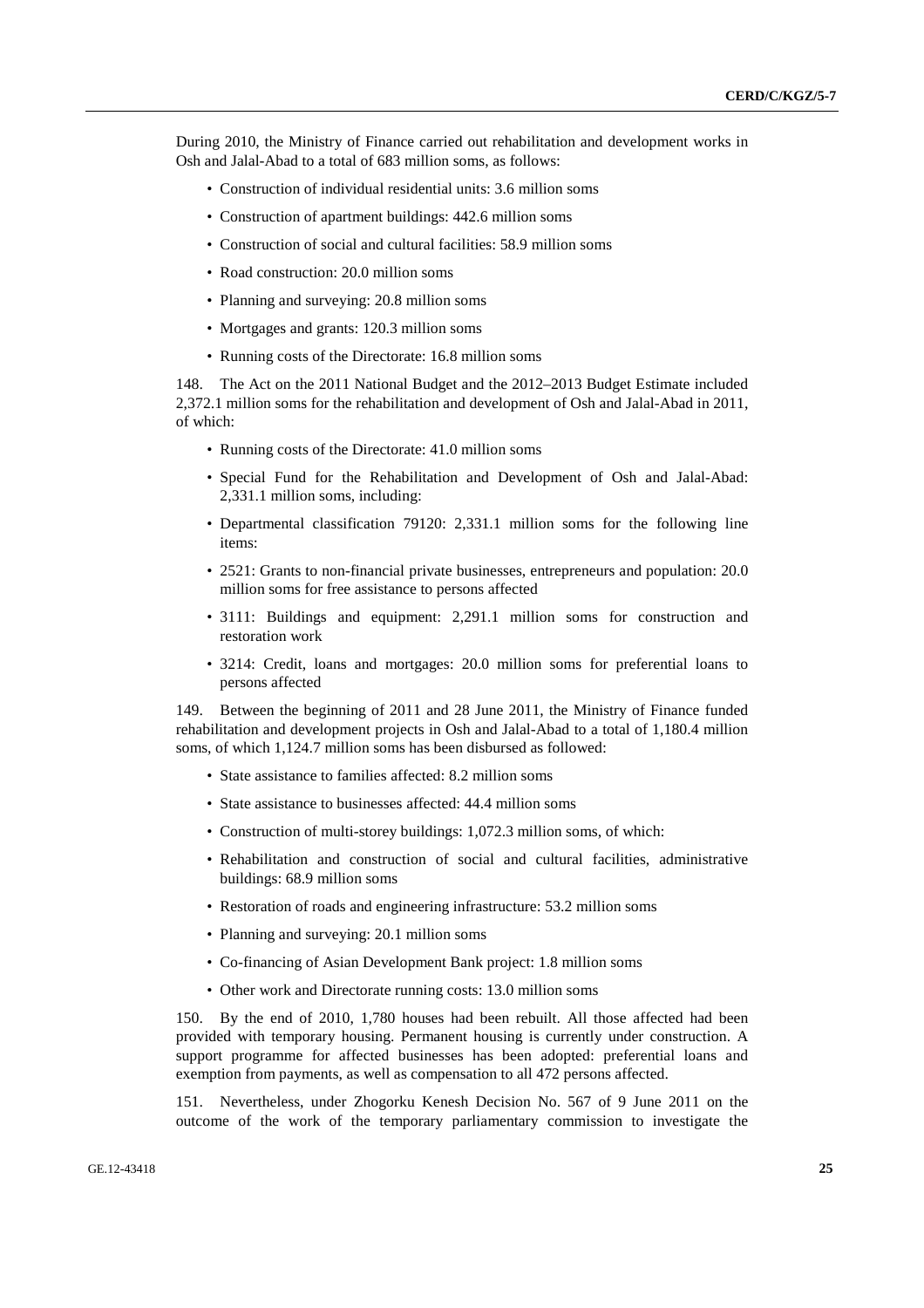circumstances and conditions that led to the tragic events in the country in April–June 2010 and their political assessment, the Government is instructed to take comprehensive measures to provide compensation for the moral and material harm suffered by physical persons and legal entities affected during the events of April to June 2010.

152. As can be seen from the procedure adopted for compensation for moral and material harm, the State is consistent in fulfilling its obligations in this respect in areas of conflict, moving from the denial of any possibility of compensation for moral and material harm during the years of the Bakiev regime to the broad State assistance being provided to persons affected during the inter-ethnic conflicts after April 2010. In contrast to previous regimes, the Government was the first to take measures to provide satisfaction and accept the moral blame for the events.

153. Under article 10 of the Constitution, Kyrgyzstan guarantees representatives of all the nationalities that make up the Kyrgyz nation the right to maintain their mother tongue and to create the conditions for it to be taught and promoted.

154. The current policy on language is based on the State Language Act, which establishes the Kyrgyz language as the State language and a language of inter-ethnic communication in the country (art. 3). The State supports children learning both the State language and their native languages (art. 6).

155. The State Language Act recognizes that having a State language is not an obstacle to the use of other languages in the country. Kyrgyzstan supports the principle of the free linguistic development of representatives of other ethnic groups living in the country (art. 4). Thus, under article 1 of the Act, Kyrgyzstan guarantees representatives of all the nationalities that make up the Kyrgyz nation the right to maintain their mother tongue and to create the conditions for it to be taught and promoted. Citizens' rights and freedoms may not be infringed on grounds that they do not know the State or the official language.

156. The status of the Russian language as an official language was established in the Official Language Act of 2000; it serves as a language of inter-ethnic communication and promotes the country's integration in the world community (art. 1). The status of the Russian language is enshrined in the Constitution (art. 10).

157. The Administrative Liability Code also establishes liability for violations related to ethnic and cultural rights, violations of citizens' rights to freely choose their language of education and study, the creation of obstacles or restrictions on the use of language, and for disrespect for the State language or the languages of other peoples or ethnic groups living in Kyrgyzstan (art. 64).

158. It is important that efforts have been made during the years of independence to preserve and support schools and higher educational establishments, as well as theatres and other cultural facilities, that use different languages. Thus the comparative figures for the number of secondary schools by language of teaching shows that, between 1991 and 2011, the total number of schools in the country rose from 1,764 to 2,191. Of those, the number teaching in the Kyrgyz language rose from 1,121 to 1,379, and those teaching in Uzbek from 116 to 137. The number of Russian-language schools fell from 187 to 162, and the number of Tajik-language schools remained at 2. The number of schools with mixed languages of teaching, including Kyrgyz-Russian, Kyrgyz-Uzbek and Kyrgyz-Russian-Uzbek, rose from 338 to 431.

159. Figures from the People's Assembly show that ethnic cultural centres and associations of Azerbaijani, Balkar, Greek, Tatar, Polish and other ethnic groups run Sunday schools and native language courses. The Dungan language is taught in 11 schools, and 5 schools teach the Uigur language. Korean is taught in the Korean centre and 15 schools in Bishkek, while Hebrew is taught in the Jewish school.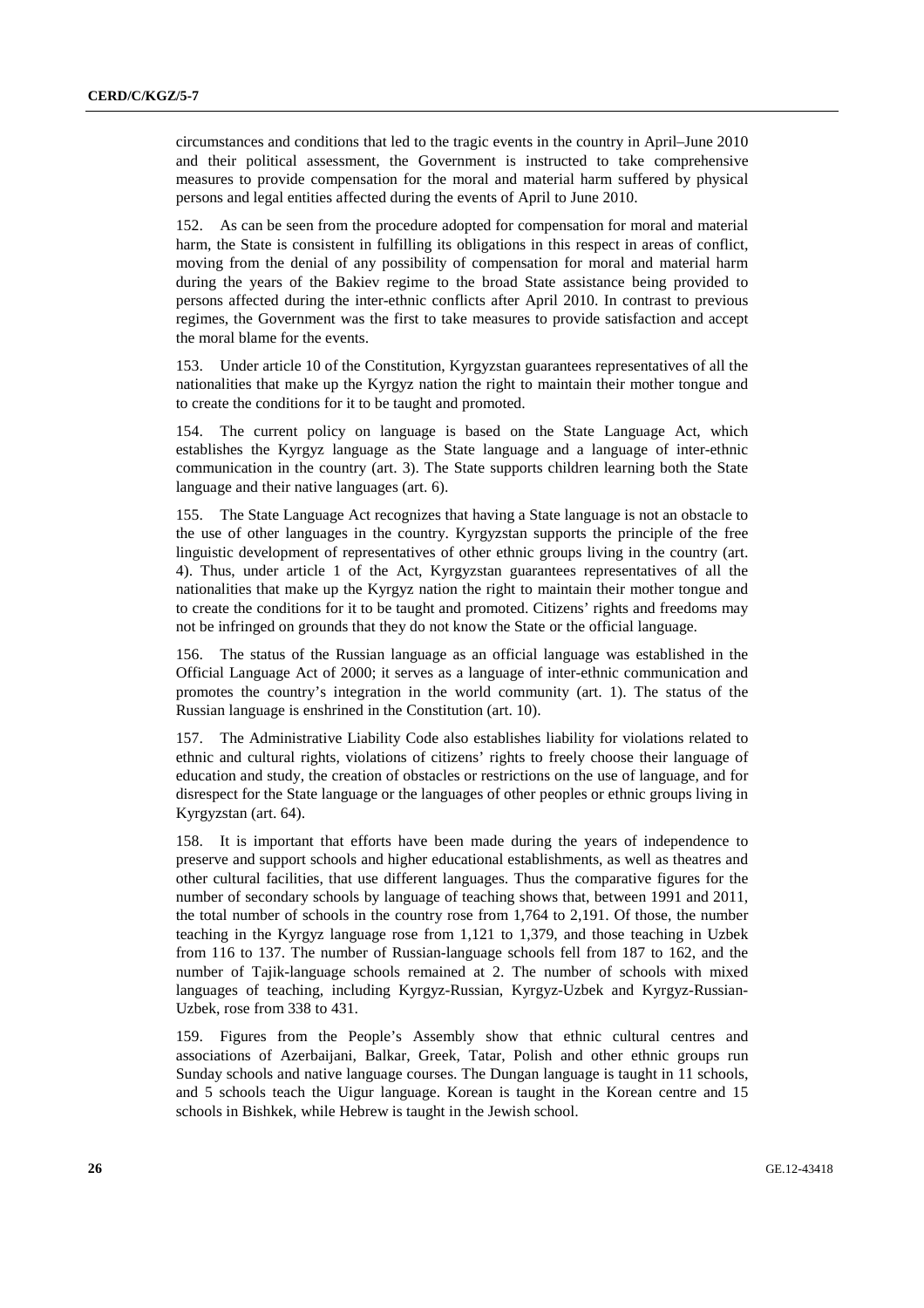160. The basic language policy enshrined in the Constitution, other than confirming the status of the Kyrgyz language as the State language and the Russian language as an official language, guarantees to representatives of all the ethnic groups that make up the people of Kyrgyzstan the right to maintain their mother tongue and to create the conditions for it to be taught and promoted.

161. Census data from 1999 and 2009 indicate that over 71 per cent of the population (3.8 million persons) speak the Kyrgyz language. There has been an increase in the number of people who speak a second language, from 36 per cent in 1999 to 47 per cent in 2009. There are, however, significant differences between the regions. For instance, Russian is widely spoken in Bishkek, while Kyrgyz is used more in some regions. Monolingualism is more common in rural and remote areas.

162. The lack of qualified teachers, translators, textbooks, learning aids and teaching materials, including those using innovative approaches, is one of the main reasons that the State language has not permeated all areas of public life.

163. However, information from the Office of the Ombudsman indicates that Russianspeaking citizens have begun to feel uncomfortable in Jalal-Abad. Mr. M. Zheenbekov, head of the municipal administration, banned letters and applications to the authorities in the official Uzbek language which is, in practice, the language of inter-ethnic communication. This brought protests from broad sectors of society in the country against such actions by the mayor of Jalal-Abad. Mr. Zheenbekov was released from his duties as mayor of Jalal-Abad on 7 July 2011.

164. The Ministry of Education and Science points out that the Education Act includes legislative and administrative measures to combat prejudice leading to racial discrimination in education and training:

- Kyrgyz citizens have the right to education irrespective of their sex, ethnic origin, language, social status, wealth, line of work or nature of occupation, faith, political and religious views, place of residence or other considerations. Nationals of other States and stateless persons in Kyrgyzstan receive education in line with national legislation.
- Education is a priority in the Government's policy. Education in Kyrgyzstan is based on the principles of international agreements and covenants, the Universal Declaration of Human Rights, the principles of democracy, the humanistic values of the people, and world culture.

165. To put the Universal Declaration of Human Rights into practice, the Ministry of Education and Science has developed criteria for assessing the content of new generation textbooks and course materials to ensure that they are in line with teaching and health and hygiene standards for textbooks and that they provide a multicultural, tolerant education. This means introducing specific criteria for preparing textbooks that meet the demands of today:

- Multiculturalism
- Tolerance
- Gender sensitivity
- Life skills guidance

166. The Ministry of Education and Science aims to provide a multicultural and multilingual education by respecting specific principles in the teaching and educational process to promote respect for and preservation of cultural diversity, to ensure equal rights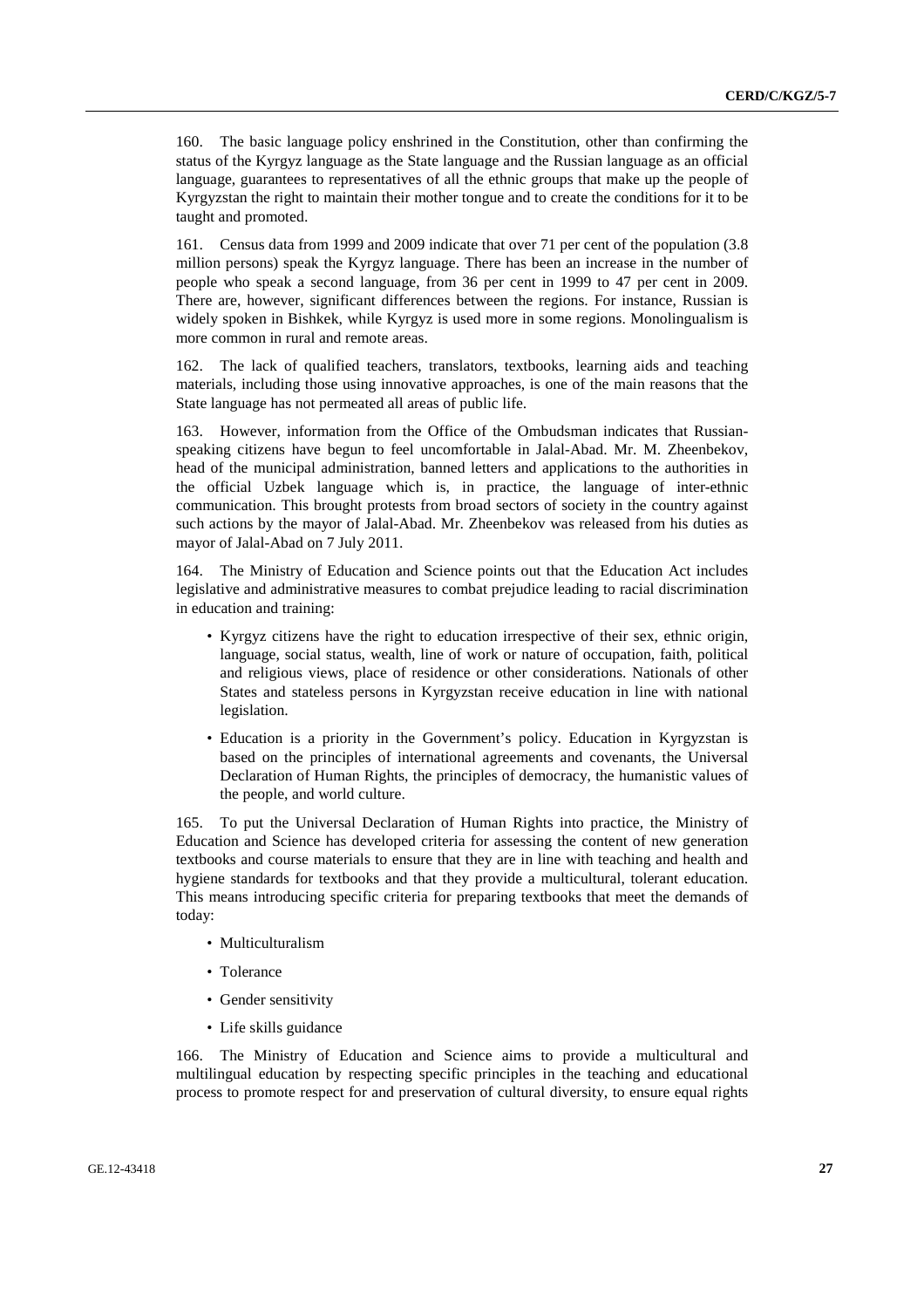to education for all and to foster the nation's political, economic, civil and spiritual values in its students.

167. The Education Act states that educational establishments, irrespective of their form of ownership, must provide knowledge and development of the Kyrgyz language, as the State language, study of the Russian language, as an official language, and study of one foreign language in line with the State educational standards for each level of education.

168. Following a Memorandum of 1 March 2006 between the Ministry of Education and Science and the High Commissioner on National Minorities of the Organization for Security and Cooperation in Europe (OSCE), the Ministry now has a section responsible for multicultural and multilingual education. The main aim of its work is to coordinate the promotion of a multicultural and multilingual policy through education. Its principle areas of activities, along with the development of the State and official languages, are the preservation and development of ethnic minority languages.

169. Education policy on minority languages conforms to the international categories laid out in instruments such as the Framework Convention for the Protection of National Minorities (1995) and the European Charter for Regional or Minority Languages (1992).

170. In 2008, the Ministry of Education and Science approved the Framework Policy for Multicultural and Multilingual Education and set guidelines for activities in those areas.

171. There is support for the ideas of multilingual and multicultural education from both Government and civil society organizations throughout the country, including the Ministry, secondary and higher educational establishments, the People's Assembly, scientific research establishments, NGOs and the media. Multilingual and multicultural education is monitored by the international organizations that have representatives in the country, such as OSCE, the United Nations Children's Fund, the Soros Foundation – Kyrgyzstan and the Eurasia Foundation.

172. Currently in Kyrgyzstan there are about 2,000 cultural and arts establishments (museums, theatres, libraries and clubs). The low level of State funding and predominance of foreign events, together with the inadequate development of a tradition of patronage of the arts and support for cultural initiatives are negative influences on the country's cultural development. Legislation and policy on culture are described in greater detail in Kyrgyzstan's report on the implementation of the International Covenant on Economic, Social and Cultural Rights.

173. Recognition of the freedom of speech and market principles underlies the activities of the country's media. However, the Government is able to have an influence in the area by fostering a national identity and not allowing any incitement to inter-ethnic discord.

174. Newspapers, magazines, radio and television broadcasts in Kyrgyzstan are in two languages, with Uzbek only in the southern region. The media do not give enough coverage to the life of local diasporas. There are no television programmes in the languages of the peoples of Kyrgyzstan. There is also very little in respect of Kyrgyz language teaching.

175. As of 2009, there were 1,331 registered media outlets in the country, of which 1,197 were printed publications and 134 were electronic; 437 of them were functional.

176. Around 70 per cent of newspapers and magazines are published in Kyrgyz, and approximately 25 per cent use Russian or Uzbek. More than 50 per cent of the newspapers and magazines that appear regularly are published in Bishkek and distributed to the regions. Osh is a main centre for the press, with around 100 registered newspapers and magazines.

177. Provincial newspapers are published in the regions: in Russian, Kyrgyz and Uzbek in Osh province; in Russian and Kyrgyz in Chu and Ysyk-Köl provinces; and in Kyrgyz in Naryn, Batken, Jalal-Abad and Talas provinces.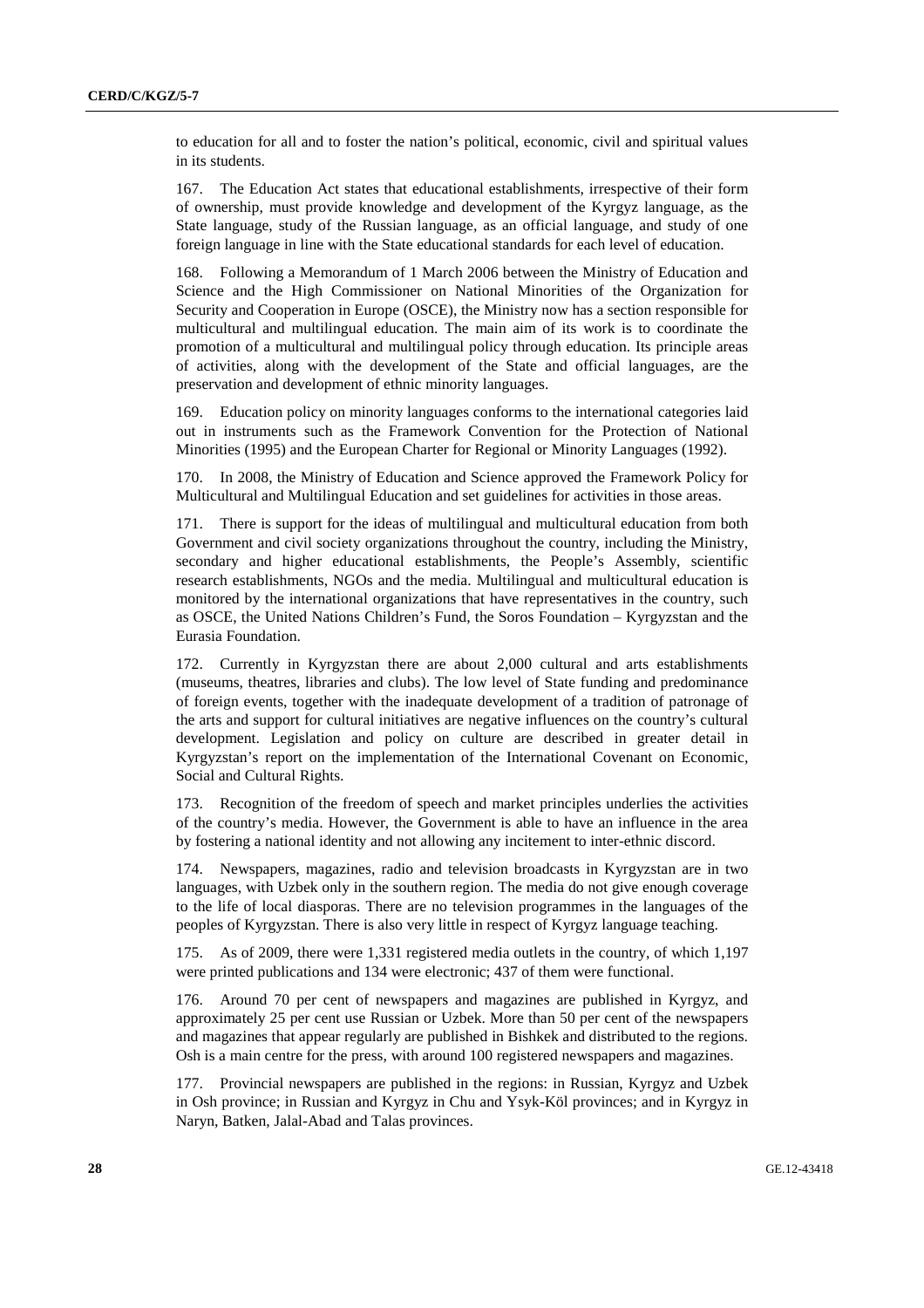178. The State Language Act and the Television and Radio Broadcasting Act introduced the standard that at least half of the programmes broadcast should be in the State language. Eighty per cent of the Kyrgyzstan Public Radio and Television Corporation's radio programmes are in the State language, and 55 per cent of its television broadcasts are in Kyrgyz.

179. National coverage is still limited. In 2009, 182 communities could not receive the Kyrgyzstan Public Radio and Television Corporation's radio programmes and 86 could not receive its television signal.

180. Research shows that, in 2009, 77 per cent of Internet users in the country lived in Bishkek. Seventy-five per cent were aged between 10 and 30. Of all those surveyed, 37 per cent used a mobile link to enter the Internet, which shows that it would be possible to broaden access to the Internet in the regions.

181. As of June 2010, there were three television channels broadcasting in Uzbek. They were Mezon TV, Osh TV and DDD.

- Mr. Zhavlon Mirzokhodzhaev, the owner of Mezon TV, left the country after the June events, and the company, now renamed TRK Bashat, is run by Mr. Mirzokhodzhaev's partner, Mr. Adib Samatov. It is not broadcasting and is running various social grant projects.
- Osh TV currently broadcasts in Kyrgyz under the management of Ms. S. Sourbaeva, who was appointed by Mr. M. Myrzakmatov, the mayor of Osh. It avoids nationalistic rhetoric and is more or less the same as the ElTR channel.
- DDD was originally a production centre, making commercial videos in Uzbek. It currently broadcasts on the Keremet channel.

182. In general, the Uzbek-language media are in a somewhat lamentable situation, as almost none of them have functioned since the June 2010 events. This is primarily because of security considerations on the part of the owners. A number of newspapers used to be published in Uzbek:

- *USSR* stopped publication in December 2009
- *Demos Times* stopped publication a year before the June tragedy
- *Diidor* is owned by the Jalal-Abad province Uzbek Cultural Ethnic Centre. The chief editor, Mr. Ulugbek Abdusalamov, is facing charges in the context of the mass unrest in Jalal-Abad in May 2010.
- *Mezon*, a newspaper sponsored by Mr. Davron Sabirov, a politician of Uzbek ethnic origin, ceased publication after the June events
- *Itogi Nedeli*, published in Russian and Uzbek, began to appear less frequently after the April events and stopped publication after June 2010
- The newspaper *Akhborot*, whose chief editor is currently in the Russian Federation, has not been published since June 2010
- *Ush Saddosi*, which is owned by the Osh provincial administration, is still published
- *Dustlik*, owned by the Aravan district administration, is still published
- The newspaper *Vechernii Osh*, owned by Osh municipality, is published in Kyrgyz, Uzbek and Russian
- *Biz My Biz*, a newspaper published by the Youth of Osh voluntary association, with funding from OHCHR in Kyrgyzstan, has appeared since 12 August 2011 in Kyrgyz, Uzbek and Russian, with a circulation of 40,000